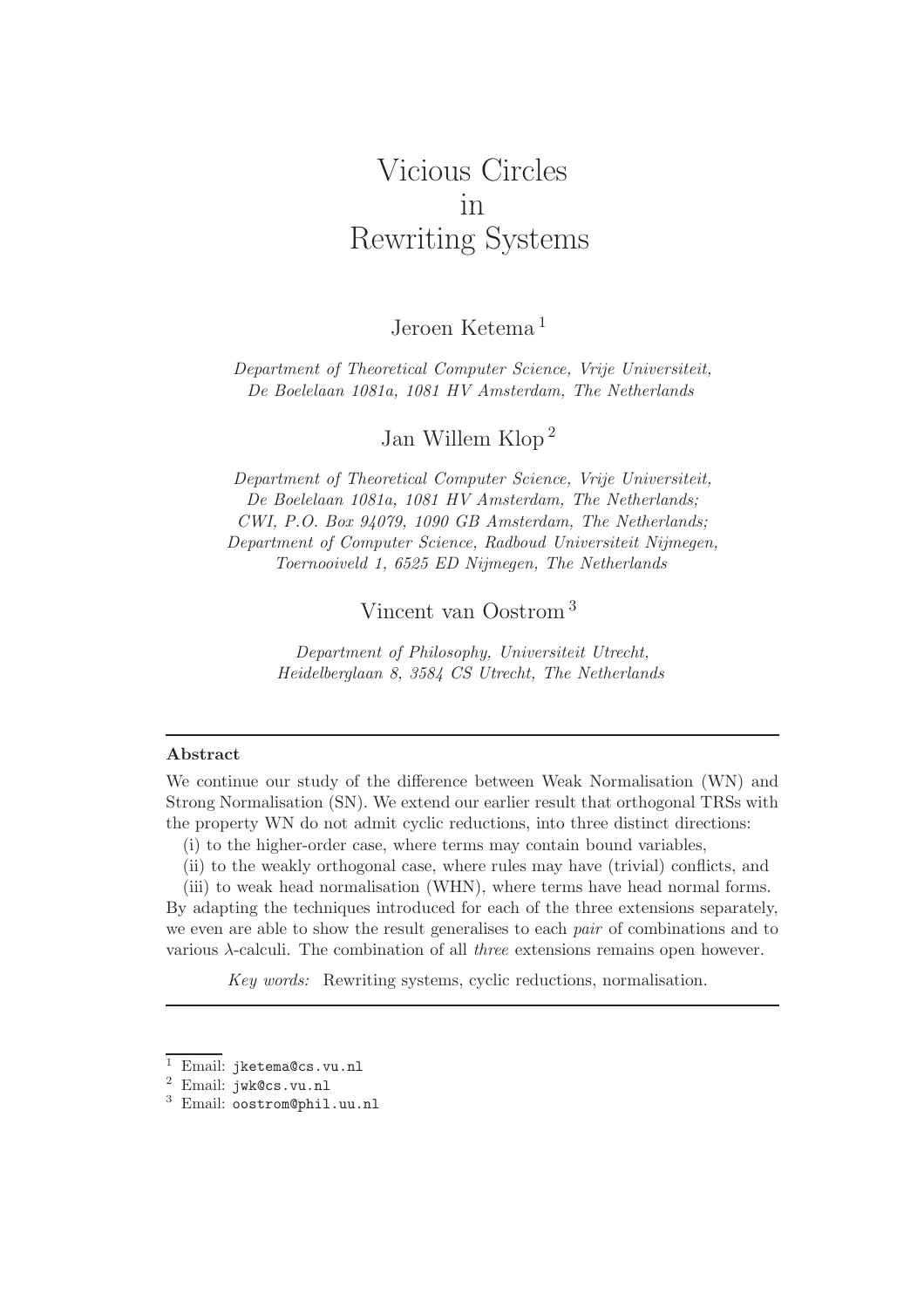## 1 Introduction

.

We continue our study of the difference between Weak Normalisation (WN) and Strong Normalisation (SN) started in [\[7\]](#page-19-0), to which we refer the reader for ample motivation. There we showed that although WN in general does not imply the absence of *infinite* reductions, it does imply *acyclicity*  $(AC)$ , i.e. the absence of cyclic reductions in the case of orthogonal first-order term rewriting systems (TRS). The prototypical such TRS witnessing both phenomena is:

$$
a \to f(a)
$$

$$
f(x) \to b
$$

with typical reduction ladder (see [\[7\]](#page-19-0)) as in Figure [1.](#page-1-0) As exemplified by the

$$
a \longrightarrow f(a) \longrightarrow f(f(a)) \longrightarrow f(f(f(a))) \longrightarrow f(f(f(f(a)))) \longrightarrow
$$
  
\n
$$
\downarrow \qquad \qquad \downarrow \qquad \qquad \downarrow \qquad \qquad \downarrow
$$
  
\n
$$
b \longleftarrow f(b) \longleftarrow f(f(b)) \longleftarrow f(f(f(b))) \longleftarrow
$$

Figure 1. Infinite reduction ladder in orthogonal TRS which is WN but not SN

<span id="page-1-0"></span>figure, this TRS is WN. By the main result of [\[7\]](#page-19-0), it therefore does not admit cyclic reductions, although it obviously does admit infinite reductions. From acyclicity we conclude, using that there are only finitely many terms of a given size, that the terms along such infinite reductions must grow unboundedly in size, as witnessed by the reduction ladder in the figure.

In this paper, we extend the WN  $\Rightarrow$  AC result, as obtained in [\[7\]](#page-19-0) for orthogonal first-order term rewriting systems, into three distinct directions:

- (i) to the higher-order case, where terms may contain bound variables,
- (ii) to the weakly orthogonal case, where rules may have (trivial) conflicts, and
- (iii) to weak head normalisation (WHN), where terms have head normal forms.

In particular, the first of these extensions pertains to the  $\lambda\beta$ -calculus [\[3\]](#page-19-1). In itself this is not interesting as the  $\lambda\beta$ -calculus is not WN. We will show however that our result carries over to its sub-calculi and in particular to typed  $\lambda$ -calculi, for which WN often *can* be shown. Therefore, we provide a partial answer to:

#### <span id="page-1-1"></span>Conjecture 1.1 (Barendregt–Geuvers–Klop)  $WN \Rightarrow SN$ , for typed  $\lambda\beta$ .

In particular, although we do *not* show that infinite reductions do not exist in such a WN typed  $\lambda\beta$ -calculus, it *does* follow that if an infinite reduction would exist, then the situation is as in the prototypical TRS above: the infinite reduction is acyclic and the terms along it grow unboundedly in size.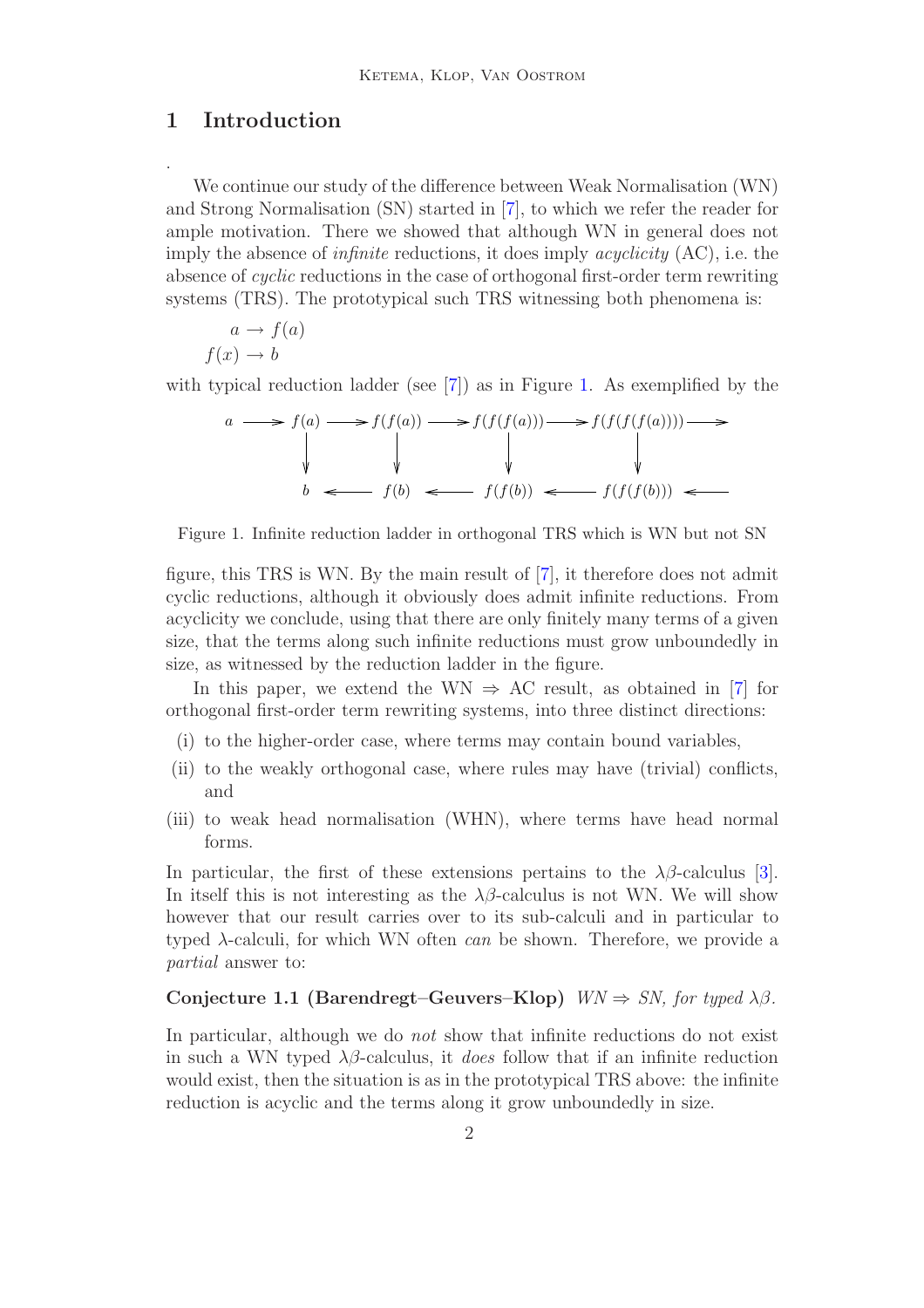We also show that the result pertains to each *pair* of combinations of the individual extensions presented above. The combination of all three extensions remains open however:

## Conjecture 1.2 WHN  $\Rightarrow$  AC, for weakly orthogonal PRSs.

Finally, we turn our attention to  $\lambda$ -calculi, in particular to  $\lambda\beta$ -calculi,  $\lambda\beta\eta$ -calculi, yielding the same partial answer to the Barendregt–Geuvers–Klop conjecture for typed  $\lambda \beta \eta$ -calculi as for such calculi without  $\eta$ , and the  $\lambda$ -calculi with explicit substitutions  $\lambda x^{-}$  and  $\lambda \sigma$ .

This is an extended abstract of the technical report [\[6\]](#page-19-2). Because of space limitations we can present only two of the four novel proof techniques introduced there. We have chosen to completely develop here the proof techniques of fully extending a rewriting system and projection of cycles along extensions, referring the reader to the technical report for details of the other proof techniques (covering clusters of overlapping redex-patterns by chains and eliminating redex-patterns from clusters). For the same reason, we assume here familiarity with the basic theory of confluence for (weakly) orthogonal TRSs [\[14,](#page-19-3) Chapter 4].

Throughout, the rewriting systems considered are left-linear.

## 2 Acyclicity for separate generalisations

We generalise the WN  $\Rightarrow$  AC result and its proof, as obtained in [\[7\]](#page-19-0) for orthogonal first-order term rewriting systems, into each of the three individual directions mentioned in the introduction. To that end, we first recapitulate their main ingredients as presented in [\[7\]](#page-19-0).

See [\[14](#page-19-3)[,2\]](#page-19-4) for introductions to abstract rewriting systems (ARSs). Con-cretely, we use the ARSs of [\[14,](#page-19-3) Definition 8.2.2],  $a, b, c, \ldots$  to denote objects,  $\phi, \psi, \chi, \ldots$  to denote steps, and  $\sigma, \tau, \nu, \ldots$  to range over reductions.

**Definition 2.1** A loop is a step having the same source and target. A nonempty reduction in a given  $ARS \rightarrow$  is a *cycle*, if it is a loop in the associated reduction-ARS  $\rightarrow$ . If the source or target of a loop (cycle) is a, we will speak of a loop (cycle) on a.

In this paper, we will be interested in *acyclicity*  $(AC)$  of rewriting systems, i.e. in the absence of cycles. For example, the TRS in the introduction is AC.

**Definition 2.2** A step  $C[l^{\sigma}] \to C[r^{\sigma}]$  according to rule  $l \to r$  is a head step if  $C$  is the empty context. A set of reductions is said to have sub-reductions, if for any non-head reduction in the set with source  $t$ , there is a reduction in the set having some proper subterm of  $t$  as source.

Notions for ordinary reduction relativise in the obvious way to head reduction, e.g. a TRS is WHN (weakly head normalising) if for every term there is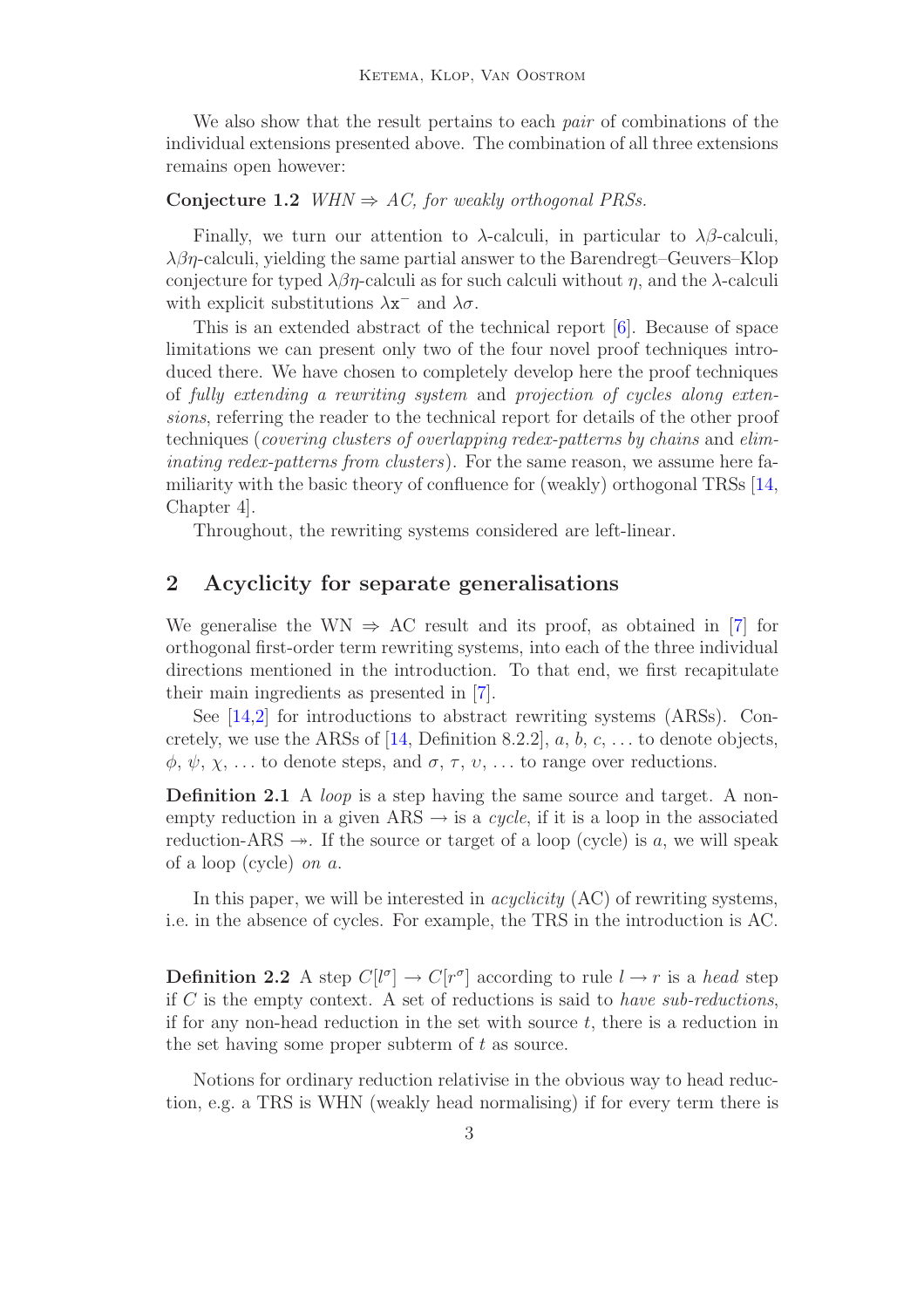a reduction to a term in head normal form.

**Theorem 2.3 (Head normalisation)** If a term allows a reduction containing infinitely many head steps in an orthogonal TRS, a so-called hyper-head reduction [\[14,](#page-19-3) Definition 9.1.18], then it does not have a normal form.

The (contrapositive of) the statement of the theorem may be abbreviated to head reductions are hyper-normalising or equivalently hyper-head reductions are normalising.

Lemma 2.4 (Sub-cycle) Cycles have sub-reductions in TRSs.

Theorem 2.5 ([\[7\]](#page-19-0)) Weakly normalising orthogonal TRSs are acyclic.

**Proof** For a proof by contradiction, consider a term  $t$  in a weakly normalising orthogonal TRS  $\mathcal R$  of minimal height which is cyclic. That is, there exists a non-empty reduction  $\sigma: t \to t$ . By the Sub-Cycle Lemma and the minimality assumption,  $\sigma$  must contain some head step, hence the infinite reduction  $\sigma^{\omega}$ from t obtained by repeating  $\sigma$  infinitely often contains infinitely many head steps. Therefore, by the Head Normalisation Theorem,  $t$  does not have a normal form, contradicting the assumption that  $\mathcal R$  was weakly normalising. $\Box$ 

The proof is abstract in that it only depends on the Head Normalisation Theorem and the Sub-Cycle Lemma. Hence it will suffice to generalise these.

For the generalisation of the implication  $WN \Rightarrow AC$  to  $WHN \Rightarrow AC$ , only the Head Normalisation Theorem needs to be generalised.

<span id="page-3-1"></span>Theorem 2.6 Weakly head normalising orthogonal TRSs are acyclic.

Proof To reach a contradiction with the weak head normalisation assumption, as before, it suffices to prove that head reductions are even hyperhead normalising for orthogonal TRSs. Observing that head steps are head needed in the sense of [\[14,](#page-19-3) Definition 9.5.52], i.e. they cannot be eliminated by other non-overlapping steps, the result follows from the fact that head needed reductions are hyper-head normalising for orthogonal TRSs ([\[14,](#page-19-3) Theorem  $(9.2.60)$ .

**Example 2.7** Replacing the right-hand side of the rule  $f(x) \rightarrow b$  by  $c(a)$ transforms the TRSs of the introduction into an orthogonal TRS which is WHN (but no longer WN). We conclude AC from the theorem.

To generalise the implication  $WN \Rightarrow AC$  from orthogonal to weakly orthogonal TRSs, that is to left-linear TRSs the critical pairs of which are trivial (c.f. Example [2.9\)](#page-4-0), it suffices to adapt the Head Normalisation Theorem.

<span id="page-3-0"></span>Theorem 2.8 Weakly normalising weakly orthogonal TRSs are acyclic.

**Proof** To reach a contradiction, reasoning as before, it suffices to prove that head reductions are hyper-normalising also for *weakly* orthogonal TRSs. Observing that head steps are outermost steps, and hence that a reduction which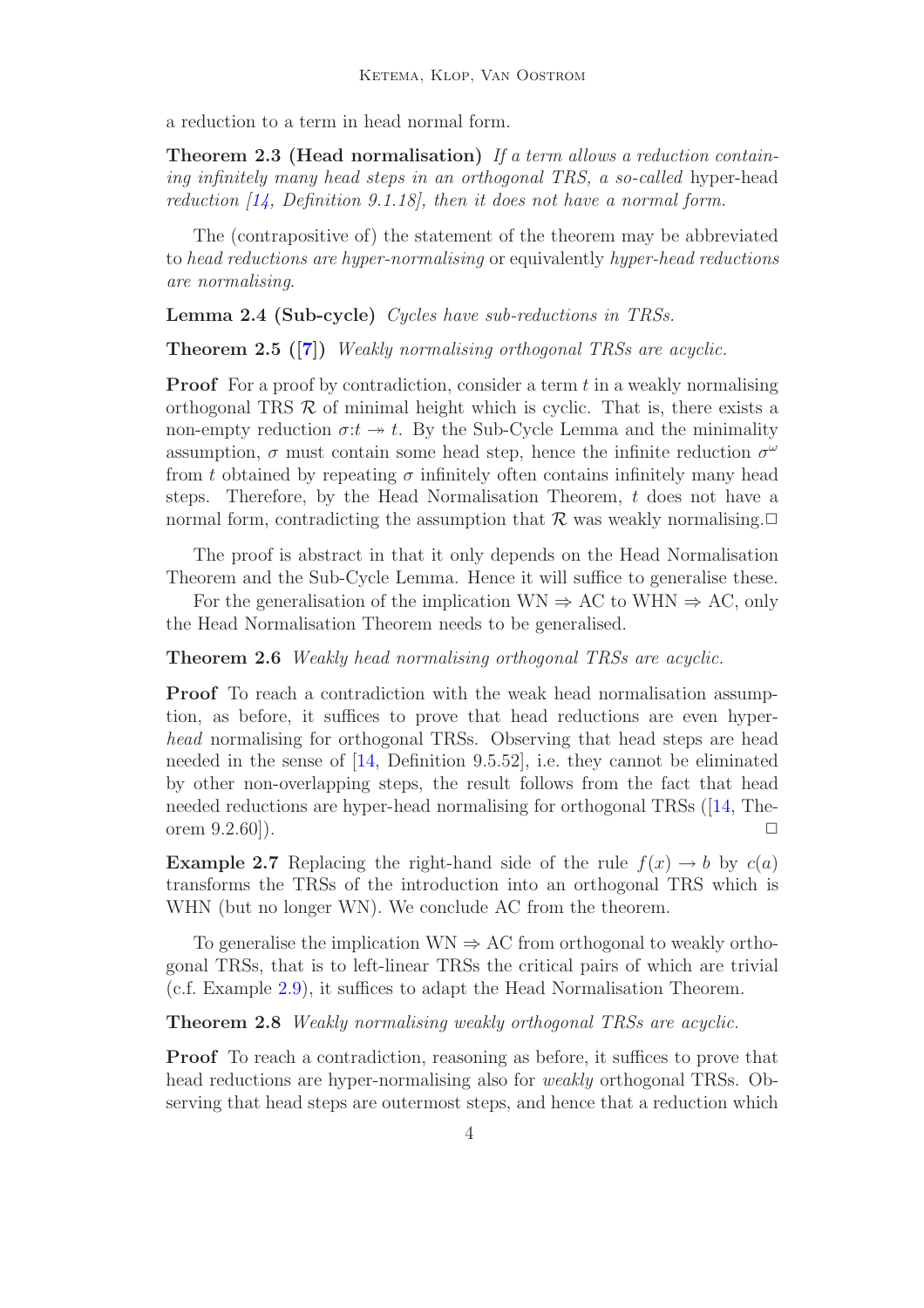eventually always performs a head step is outermost fair in the sense of [\[14,](#page-19-3) Definition 9.3.1], i.e. outermost redexes are eventually eliminated, the result follows from the fact that outermost-fair reductions are normalising for weakly orthogonal TRSs  $([12,$  $([12,$  Theorem 1,  $[14,$  Theorem 9.3.12]).

<span id="page-4-0"></span>**Example 2.9** The predecessor/successor TRS with rules  $P(S(x)) \rightarrow x$  and  $S(P(x)) \to x$  is weakly orthogonal; both its critical pairs are trivial:

$$
P(x) \leftarrow \underline{P(\overline{S(P(x))} \to P(x)} \qquad S(x) \leftarrow \underline{S(\overline{P(S(x))} \to S(x)}
$$

We conclude AC from WN (it is even SN, but that's not the point here).

Our third generalisation of the implication WN  $\Rightarrow$  AC, from first-order to higher-order term rewriting systems (PRSs [\[14,](#page-19-3) Chapter 11]), is more difficult to establish. We will first prove it for PRSs which are fully extended or fully applied, meaning that whether a rule is applicable or not does not depend on whether a bound variable occurs in one of its arguments or not.

Example 2.10 The paradigmatic example of a non-fully-applied PRS is the  $\lambda\beta\eta$ -calculus, with rules, for M, N terms:

$$
\beta: (\lambda x.M)N \to M[x:=N] \qquad \eta: \lambda x.Mx \to M, \text{ if } x \notin M
$$

Whereas the  $\beta$ -rule is fully applied, the *η*-rule is not, as its applicability depends on whether the bound variable occurs. In general, a rule scheme containing variable conditions on its terms yields a non-fully-applied PRS rule.

The problem with non-fully-applied rules is that the proof techniques employed above, normalisation of head needed/outermost-fair strategies, fail.

<span id="page-4-2"></span>**Example 2.11** Consider the term  $t = f(x, q(e(x)))$  in the orthogonal PRS with rules  $f(x.Z) \rightarrow a, g(Z) \rightarrow g(Z)$ , and  $e(Z) \rightarrow a$ , where Z is a meta-variable of base type. The f-rule is non-fully-applied as it tests for the absence of the bound variable x in its argument  $Z$  (in PRSs, instantiating the meta-variable Z in the left-hand side  $f(x,Z)$  of the first rule requires that no variable be captured, so no x may occur in the instance of  $Z$ ). Since this test fails, t is not yet a redex, and hence the  $q$ -redex is the outermost redex in  $t$ . On the one hand, repeatedly contracting this outermost redex gets you nowhere. On the other hand, a reduction to normal form is possible, by first contracting the non-head-needed and non-outermost e-redex in t which erases the variable  $x$ , yielding the term  $f(x,q(a))$  which reduces in one step to the normal form a.

Note that the example is not a counter-example to the implication  $WN \Rightarrow$ AC, since the sub-term  $q(e(x))$  of t does not have a normal form.

#### <span id="page-4-1"></span>Theorem 2.12 A weakly normalising fully applied orthogonal PRS is acyclic.

Proof We generalise the Head Normalisation Theorem and the Sub-Cycle Lemma. For the former, we make an appeal to  $[12,$  Theorem 1, expressing normalisation of outermost-fair strategies for to fully applied orthogonal PRSs.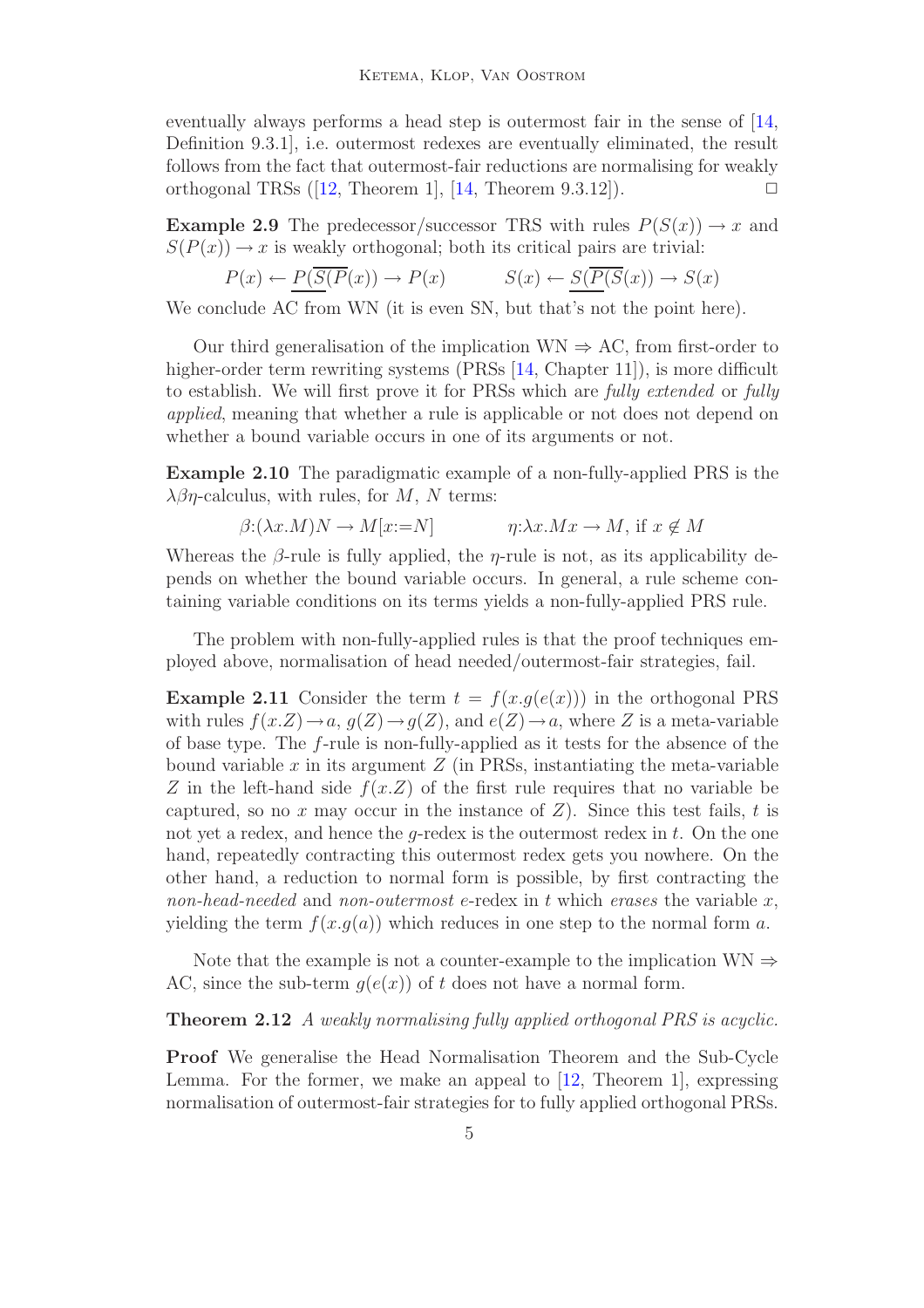For the latter this is trivial. In fact, cyclic reductions are closed under subreductions for arbitrary PRSs.  $\Box$ 

<span id="page-5-2"></span>Example 2.13 Since the  $\lambda\beta$ -calculus (without the *η*-rule) is fully applied and orthogonal, we conclude that if it were normalising, then it would be acyclic. This implication is trivial since the  $\lambda\beta$ -calculus obviously is not weakly normalising. Still, the proof is readily seen to go through for any sub-calculus of a fully applied orthogonal PRS which is closed under reduction. In fact, the  $\lambda\beta$ -calculus itself is only a sub-calculus of its PRS encoding, as the latter allows too many terms. However, the examples of sub-calculi important to us are typed  $\lambda\beta$ -calculi. Weakly normalising such are AC by the theorem.

To generalise Theorem [2.12](#page-4-1) to non-fully-applied PRSs, note that the problem in Example [2.11](#page-4-2) is that the reduction step erasing the variable is intuitively needed to create the head redex-pattern, but it is not needed in the technical sense, since the step does not 'contribute' to the redex-pattern via the ordinary descendant relation. We construct the full-extension  $\bar{\mathcal{H}}$  of a PRS  $\mathcal{H}$  where this problem is resolved, while preserving the good properties of  $H$ .

**Definition 2.14** The full-extension  $\overline{\mathcal{H}}$  of a PRS  $\mathcal{H}$  is obtained by taking as rules the rules of  $H$ , but supplying all 'missing' bound variables to the metavariables in the left-hand side of each rule, and supplying arbitrary closed terms in the right-hand sides. Then a redex-pattern for rule  $l \to \bar{r}$  is defined to be an instance of  $l$  which can be reduced to an instance of  $l$  by means of  $H$ -steps in its arguments.<sup>[4](#page-5-0)</sup> All redex-pattern-defined notions for a PRS  $H$ are generalised to its full-extension  $\bar{\mathcal{H}}$  via this notion of redex-pattern.

Clearly, every H redex-pattern, say for rule  $l \rightarrow r$  is a  $\bar{\mathcal{H}}$  redex-pattern for the corresponding fully-extended rule  $\overline{l} \rightarrow \overline{r}$ , and applying either then yields the same result since the closed terms supplied in the right-hand side  $\bar{r}$  of the latter will be erased. In general, the  $H$ -steps in arguments of an *l*-redexpattern serve to erase variables restricted by variable conditions in  $H$ .

**Example 2.15** Fully-extending the  $\lambda\beta\eta$ -calculus does not change the  $\beta$ -rule. However, the  $\eta$ -rule changes into (the PRS representation of):

 $\bar{\eta}:\lambda x.Mx \to M[x:=a]$ 

for an arbitrary closed term a. Note the absence of the usual side-condition on M. For instance, the term  $\lambda x.KIxx$  then is a redex-pattern for the  $\bar{\eta}$ -rule, since  $\beta$ -reducing its argument KIx to I yields the instance  $\lambda x.Ix$  of the  $\eta$ rule. However,  $\lambda x.xIKx$  is not such a redex-pattern, since its argument  $xIK$ cannot be  $\lambda \beta \eta$ -reduced to a term not containing x (it is in normal form).

<span id="page-5-1"></span>**Lemma 2.16** Let  $\bar{\mathcal{H}}$  be the full-extension of the PRS  $\mathcal{H}$ . Then

•  $\rightarrow_{\mathcal{H}} \subseteq \rightarrow_{\bar{\mathcal{H}}}$ ,

<span id="page-5-0"></span><sup>4</sup> This makes redex-patternhood undecidable. That does not matter here.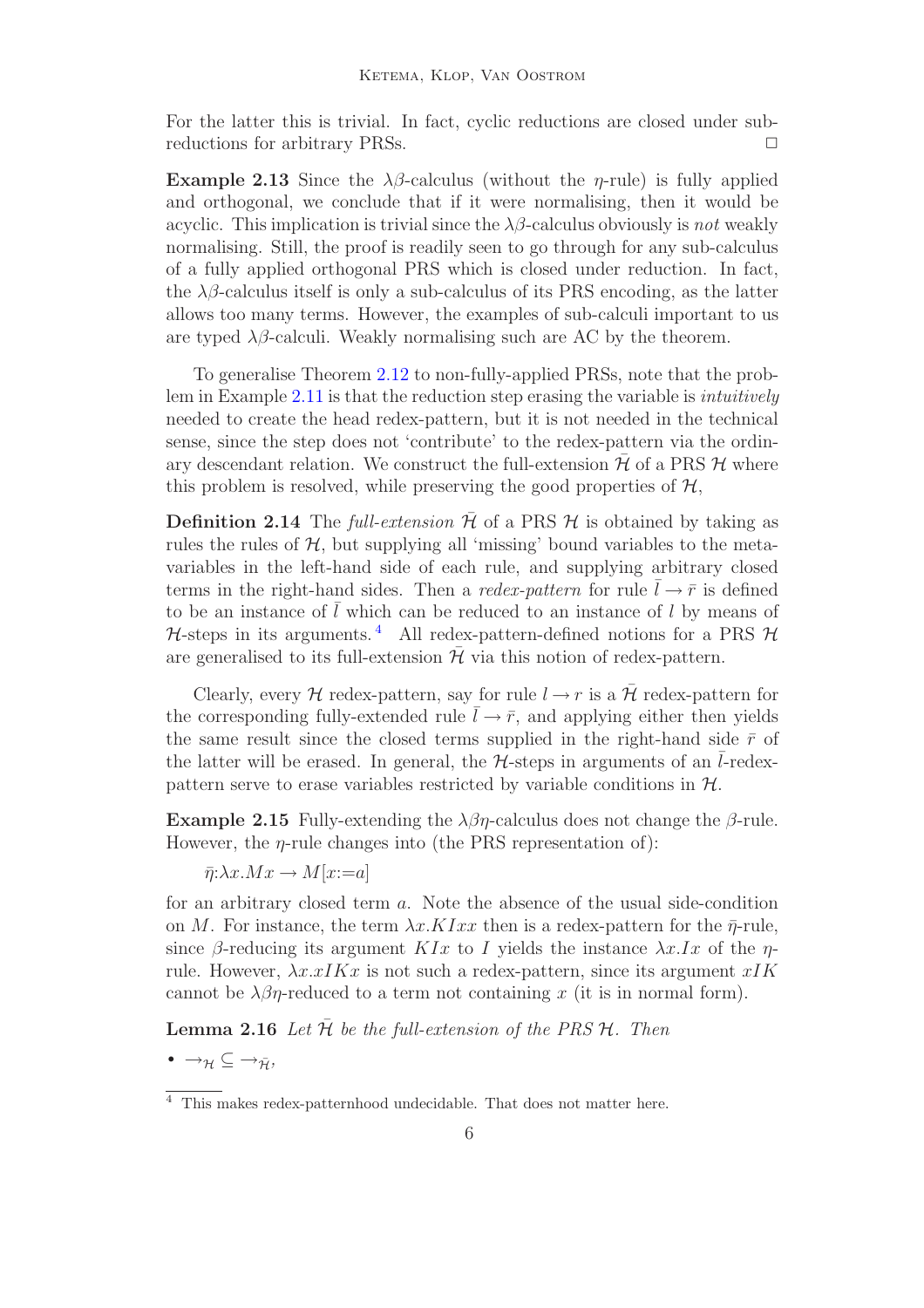- the sets of (head) normal forms of  $H$  and  $\overline{H}$  coincide,
- $\bar{\mathcal{H}}$  is orthogonal if and only if  $\mathcal{H}$  is.
- residuals of  $\bar{\mathcal{H}}$ -redex-patterns are  $\bar{\mathcal{H}}$ -redex-patterns again.
- $\bar{\mathcal{H}}$ -reductions are closed under standardisation.

<span id="page-6-1"></span>**Proof** See [\[6\]](#page-19-2).  $\Box$ 

Theorem 2.17 Weakly normalising orthogonal PRSs are acyclic.

Proof [Sketch] It suffices to generalise the Head Normalisation Theorem. So consider a reduction  $\sigma$  in H which eventually always performs a head step. By Lemma [2.16,](#page-5-1)  $\sigma$  is a reduction in H as well, having the same property. We claim that again [\[12,](#page-19-5) Theorem 1] can be applied, yielding that  $\sigma$  is a normalising  $\bar{\mathcal{H}}$ -reduction. Therefore, by Lemma [2.16](#page-5-1) again, the reduction will find a  $H$ -head normal form as well.

To prove the claim it suffices that the proof of [\[12,](#page-19-5) Theorem 1] generalises from fully applied orthogonal PRSs to  $\bar{\mathcal{H}}$ . Apart from orthogonality, its proof requires the following properties, all of which are implied by Lemma  $2.16:5$  $2.16:5$ 

- residuals of redex-patterns are redex-patterns again,
- head normal forms are closed under reduction,
- reductions are closed under standardisation, and
- head normal forms are closed under expansions below the head.

 $\Box$ 

**Example 2.18** The  $\lambda \eta$ -calculus (without  $\beta$ ) is an orthogonal PRS, hence we may conclude its acyclicity from its weak normalisation.

# 3 Acyclicity for the pair-wise combinations

We consider the three pair-wise combinations of the three generalisations in the previous section of the implication  $WN \Rightarrow AC$ . Two of them are easy.

**Theorem 3.1** For weakly orthogonal fully applied PRSs,  $WN \Rightarrow AC$ .

**Proof** As for Theorem [2.8:](#page-3-0) [\[12,](#page-19-5) Theorem 1] applies to fully applied PRSs.  $\Box$ 

<span id="page-6-3"></span>Remark 3.2 We don't know whether fully-applied-ness can be dropped here.

Theorem 3.3 For orthogonal PRSs, WHN  $\Rightarrow$  AC.

**Proof** As for Theorem [2.17:](#page-6-1) its proof established that the set of  $H$ -head normal forms is a set of *results*, as required for head normalisation [\[12,](#page-19-5) Theorem 2, instead of just normalisation  $[12,$  Theorem 1.

<span id="page-6-2"></span>**Example 3.4** WHN sub-calculi of the  $\lambda\beta$ -calculus are AC.

<span id="page-6-0"></span><sup>&</sup>lt;sup>5</sup> The last two properties fail for  $H$ .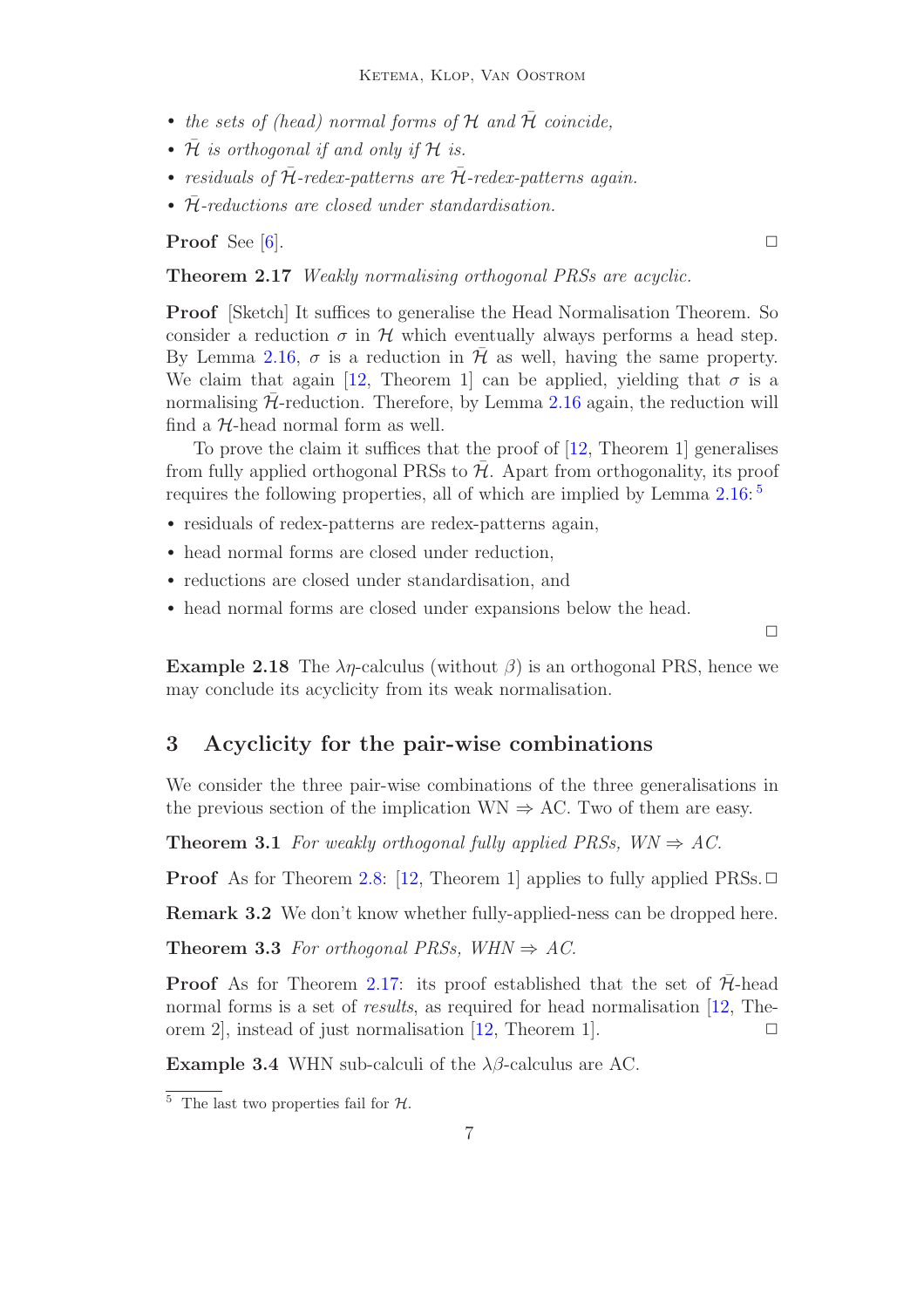The third combination seems to evade standard theory.

<span id="page-7-0"></span>**Theorem 3.5** For weakly orthogonal TRSs, WHN  $\Rightarrow$  AC.

**Proof** See [\[6\]](#page-19-2) and the next section.  $\Box$ 

# 4 Acyclicity by projection of cycles

We present an alternative proof of Theorem [2.6](#page-3-1) based on the projection of cycles. Apart from that we think the concepts involved are interesting in their own right, the reason for presenting this alternative proof technique here is that it is at the basis of our proof of Theorem [3.5,](#page-7-0) as presented in [\[6\]](#page-19-2), a theorem which resisted all other methods. As before we present the proof method in an abstract fashion, relying instead of on the Head Normalisation Theorem, on the Head, the Non-Head, and the Extension Lemma, respectively.

#### 4.1 Head

We prove the Head Lemma, showing that head steps project in a particularly simple way. Here we say that an ARS has projection if it has the diamond property  $[14,$  Definition 1.1.8(v), and if moreover that fact is witnessed by a projection function (see Figure [2\)](#page-7-1).



<span id="page-7-1"></span>Figure 2. Diamond property and projection

**Definition 4.1** An ARS  $\rightarrow$  is said to *have projection* if there is a function / from pairs of co-initial steps  $\phi$ ,  $\psi$  to steps such that:

- the target of  $\psi$  is the source of  $\phi/\psi$ , and
- the targets of  $\phi/\psi$  and  $\psi/\phi$  coincide.

 $\phi/\psi$  is the residual of  $\phi$  after  $\psi$ , which is obtained by projecting  $\psi$  over  $\phi$ .

Any ARS having the diamond property can be turned into an ARS having projection by choosing for every pair of co-initial steps a particular 'diamond completing it'. It is a basic fact [\[14,](#page-19-3) Chapter 4] that for an orthogonal TRS  $\mathcal R$  multi-steps  $\rightarrow_{\mathcal R}$  and parallel steps  $\rightarrow_{\mathcal R}$  [\[14,](#page-19-3) Figure 8.8], allowing the simultaneous contraction of an arbitrary number of redex-patterns (at disjoint positions), have the diamond property. In fact, a projection function / working both for  $\rightarrow_{\mathcal{R}}$  and for  $\rightarrow_{\mathcal{R}}$  was presented in [\[14,](#page-19-3) Definition 8.7.4].

Lemma 4.2 Residuals of parallel steps after multi-steps are parallel steps.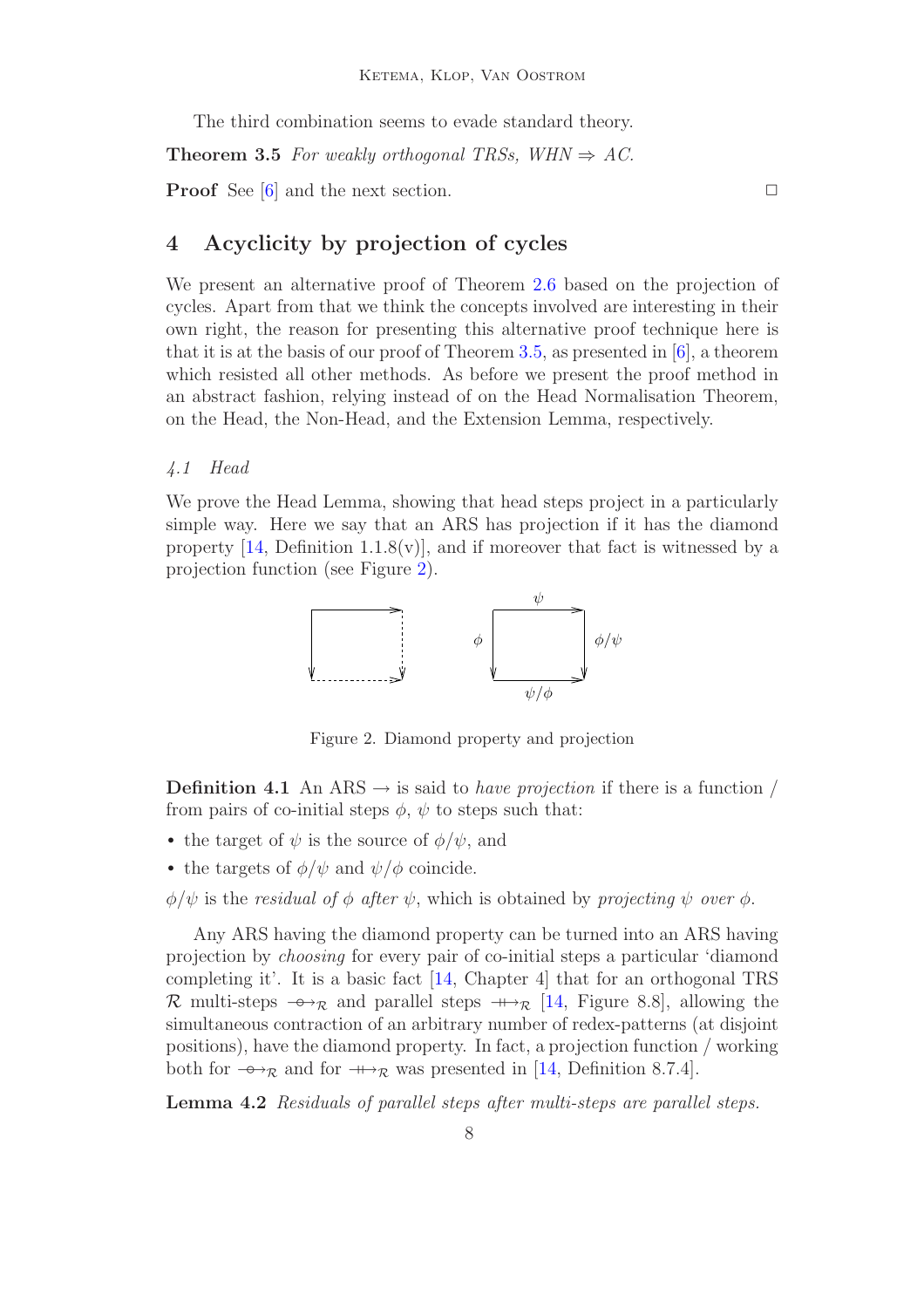**Proof** Using that  $\rightarrow_{\mathcal{R}}$  has projection, it suffices to note that any multi-step can be developed into a series of parallel steps.  $\Box$ 

A multi-step (parallel step) is empty, if it contracts an empty set of redexes.

**Lemma 4.3 (Head)** Let  $\psi$  be a head step co-initial to a multi-step  $\phi$  in an orthogonal TRS. Then its residual  $\psi/\phi$  is either empty or a head step again.

Proof Trivial. □

#### 4.2 Non-Head

We prove the Non-Head Lemma, showing that if a head parallel cycle leaves no (an empty) residual after a multi-step, then the multi-step cannot have itself as residual after the head parallel cycle. Here a head parallel cycle is a cycle of  $\rightarrow$ -steps the first of which is a head step. We first lift projection from steps to reductions and cycles by means of tiling (see Figure [3\)](#page-8-0).



Figure 3. Projection of infinite reduction  $\sigma$  over finite reduction  $\tau$  by tiling

<span id="page-8-0"></span>**Definition 4.4** Let  $\rightarrow$  be an ARS having projection /. Then the projection of a finite or infinite reduction over a finite one is defined by  $(cf. [5])$  $(cf. [5])$  $(cf. [5])$ :

$$
\sigma/\emptyset = \sigma
$$
  
\n
$$
\sigma/\emptyset = \sigma
$$
  
\n
$$
\phi/\psi = \emptyset
$$
  
\n
$$
\phi/\psi = (\phi/\psi) \cdot (\sigma/(\psi/\phi))
$$

Thus,  $\rightarrow$  has projection if  $\rightarrow$  has, corresponding to the well-known fact that  $\rightarrow$  is confluent ( $\rightarrow$  has the diamond property) if  $\rightarrow$  has the diamond property. Note that the residual of  $\sigma$  always has the same length as  $\sigma$ . To prove the Non-Head-Lemma, it suffices to define a measure on multi-steps which decreases along the projection of the latter over head parallel cycles.

**Definition 4.5** The measure  $\mu(\phi)$  of a multi-step  $\phi$  is the maximal length of an outermost development of  $\phi$ , where the *outermost development* of  $\phi$  is:

• If  $\phi$  is the empty multi-step, the result is the empty reduction.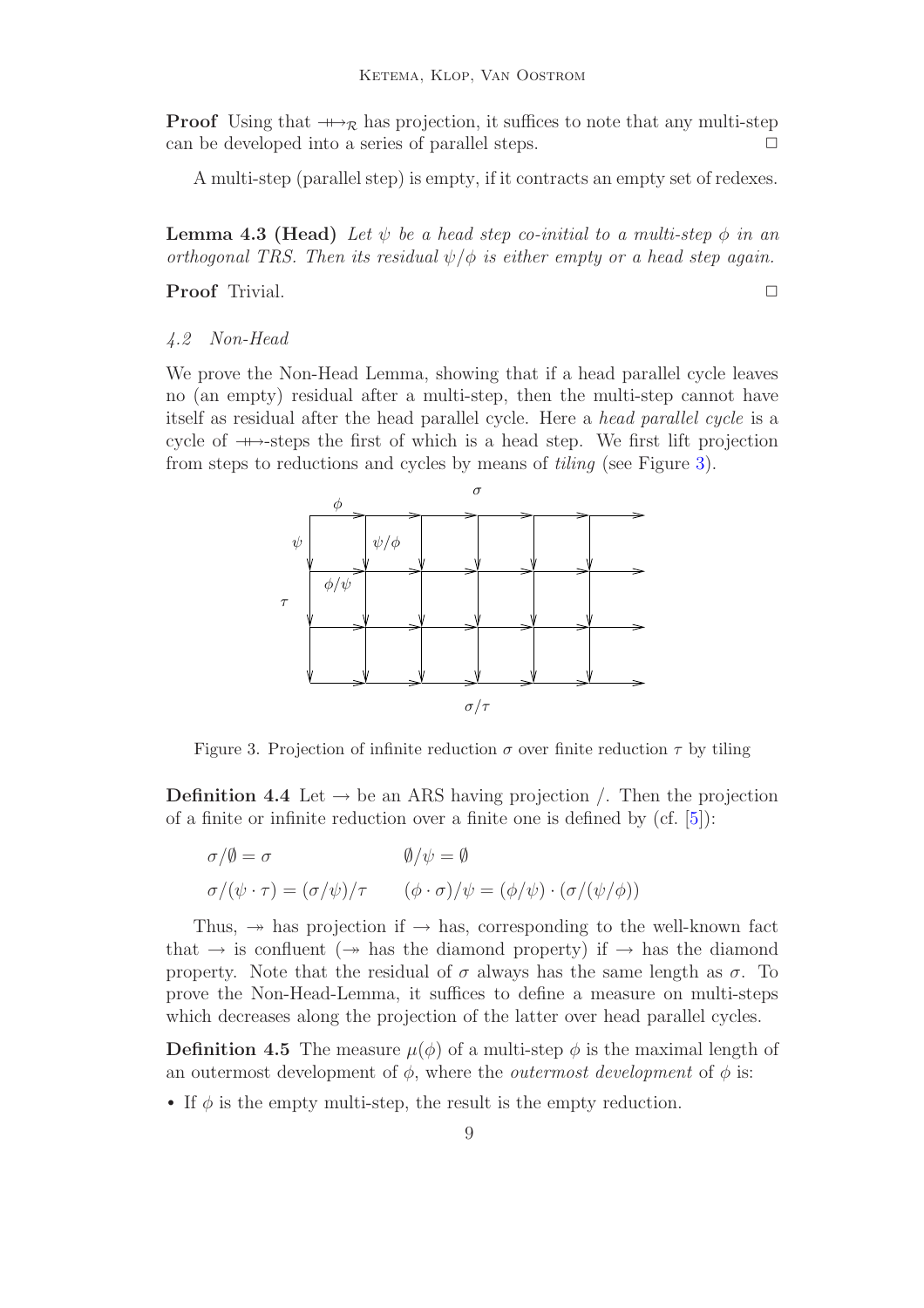• Otherwise, the result is the contraction of an outermost redex  $\phi_{om}$  followed by an outermost development of the multi-step  $\phi/\phi_{om}$ .

By the Finite Developments Theorem [\[14,](#page-19-3) Thm. 4.5.4]  $\mu$  is well-defined. In fact, all outermost developments of a multi-step have the same length, which follows e.g. by observing that they are self-delimiting in the sense of [\[13\]](#page-19-7).

**Example 4.6** Consider in the TRS with rules  $a \rightarrow b$  and  $f(x, y) \rightarrow g(x, x)$ , the maximal multi-step  $t^*$ :  $f(f(\underline{a}, \underline{a}), f(\underline{a}, \underline{a})) \rightarrow g(g(b, b), g(b, b))$  from the term  $t = f(f(a, a), f(a, a))$ . An outermost development of  $t^*$  is:

$$
\underline{f}(f(a,a), f(a,a)) \to g(\underline{f}(a,a), f(a,a)) \to g(g(\underline{a},a), f(a,a)) \to
$$
  

$$
g(g(b,\underline{a}), f(a,a)) \to g(g(b,b), \underline{f}(a,a)) \to g(g(b,b), g(\underline{a},a)) \to
$$
  

$$
g(g(b,b), g(b,\underline{a})) \to g(g(b,b), g(b,b))
$$

Hence  $\mu(\phi) = 7$ . (Note that there is an *ordinary* development of length 13).

If  $\psi/\phi$  is empty, then we say that  $\psi$  eliminates or absorbs  $\phi$ .

<span id="page-9-0"></span>**Proposition 4.7** Let  $\phi$  be a multi-step eliminating a co-initial parallel step  $\psi$ . Then  $\mu(\phi) \geq \mu(\phi/\psi)$  and if  $\psi$  moreover is a head step, then  $\mu(\phi) > \mu(\phi/\psi)$ .

**Proof** One shows that for any multi-step  $\phi$  with  $\psi/\phi$  empty and any outermost development of  $\phi/\psi$ , one may construct an outermost development of  $\phi$ , of at least the same length, by induction on  $\mu(\phi)$ .

Remark 4.8 To see that Proposition [4.7](#page-9-0) fails if we were to take the maximal length of an ordinary development as measure of a multi-step, consider the multi-step  $\phi: \underline{e}(d(\underline{a})) \rightarrow \rightarrow c$  and the co-initial step  $\psi: e(\underline{d}(a)) \rightarrow \rightarrow e(f(a, a))$  in the orthogonal TRS with rules  $a \to b$ ,  $e(x) \to c$ , and  $d(x) \to f(x, x)$ .

**Lemma 4.9 (Non-Head)** If in an orthogonal TRS, a head parallel cycle  $\sigma$ is co-initial to a multi-step  $\phi$  with  $\phi/\sigma = \phi$ , then  $\phi$  does not eliminate  $\sigma$ , that is, the cycle  $\sigma/\phi$  does not consist solely of empty steps.

**Proof** Suppose (the successive residuals of)  $\phi$  would eliminate all parallel steps of  $\sigma$ . Then, by repeated application of Proposition [4.7,](#page-9-0)  $\mu(\phi) > \mu(\phi/\sigma) =$  $\mu(\phi)$ , since the first step of  $\sigma$  was assumed to be a head step.  $\Box$ 

#### 4.3 Extension

Recall that the goal was to give a proof of WHN  $\Rightarrow$  AC, based on the projection of cycles. However, the following example shows that the projection of a cyclic reduction over a multi-step needs *not* yield a cyclic reduction again.

<span id="page-9-1"></span>**Example 4.10** The step  $\sigma$ :  $f(a, a, a) \rightarrow f(a, a, a)$  is a cycle in the TRS with rules  $a \to b$  and  $f(x, y, z) \to f(y, x, a)$ . However, the residual of  $\sigma$  after the parallel step  $\phi: f(a, a, a) \longrightarrow f(b, a, b)$  is  $f(b, a, b) \longrightarrow f(a, b, a)$  which obviously is not a cycle (see Figure [4](#page-10-0) left).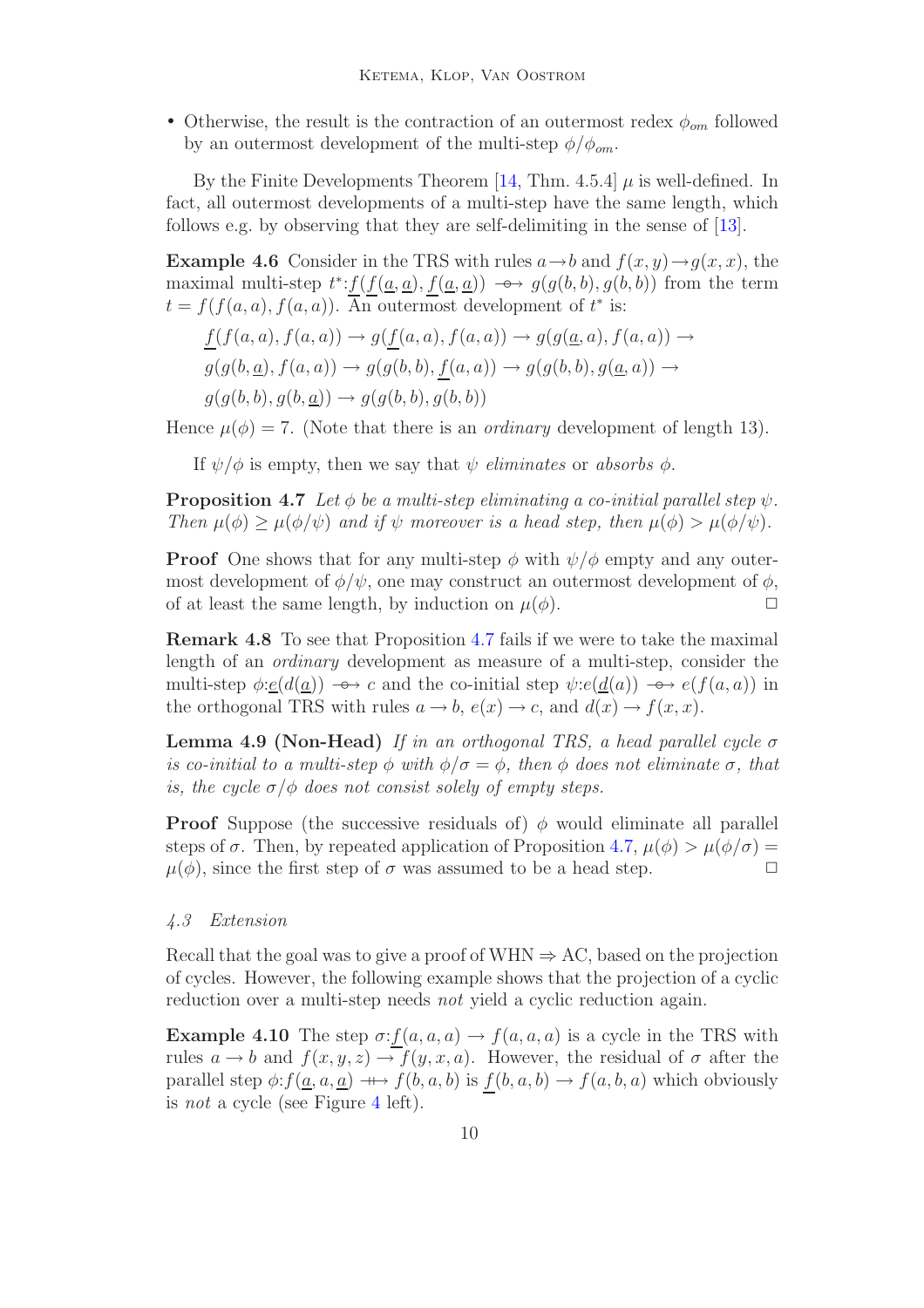

<span id="page-10-0"></span>Figure 4. Residuals of the cycle  $\sigma$  along the step  $\phi$  and its extension  $\bar{\phi}$ , respectively.

Yet, there always is an extension of the multi-step which preserves cyclicity.

**Definition 4.11** Let  $\phi$ ,  $\psi$  be co-initial steps in some ARS. If there is a reduction from the target of  $\phi$  to the target of  $\psi$ , then  $\psi$  extends  $\phi$ . An extension (function) maps each step to some extension of it.

Intuitively, one may think of extending as one reduction overtaking the other. Obviously, it is reflexive and transitive, i.e. a quasi-order.

**Example 4.12** The parallel step  $\phi: f(\underline{a}, \underline{a}, a) \longrightarrow f(b, b, a)$  extends the parallel step  $\phi$  of Example [4.10,](#page-9-1) since the target  $f(b, a, b)$  of  $\phi$  reduces to the target  $f(b, b, a)$  of  $\overline{\phi}$  as one easily checks. Note that the residual of the cycle  $\sigma$  after  $\overline{\phi}$  is  $f(b, b, a) \rightarrow f(b, b, a)$  which is a cycle (see Figure [4](#page-10-0) right).

Guided by the example, we first show that for a given cycle  $\sigma$  and coinitial multi-step  $\phi$ , there is an extension  $\phi_0$  of  $\phi$  such that some repetition of σ projects onto a cycle, when projected over  $φ_0$ . Next, we show that all the residuals of  $\phi_0$  along this repetition can be *compressed* into an extension  $\phi$  of  $\phi_0$ , such that  $\sigma$  *itself* projects onto a cycle when projected over  $\phi$ .

Consider repeatedly projecting the step  $\phi$  in Example [4.10](#page-9-1) over the cycle σ (see Figure [5\)](#page-10-1). First, projecting φ over σ yields  $φ_0: f(a, a, a) \nightharpoonup f(a, b, a)$ .

$$
f(a, a, a) \xrightarrow{\sigma} f(a, a, a) \xrightarrow{\sigma} f(a, a, a) \xrightarrow{\sigma} f(a, a, a) \xrightarrow{\sigma}
$$
  
\n
$$
\phi \xrightarrow{\downarrow} \phi_0 \qquad \qquad \downarrow \phi_1 \qquad \qquad \downarrow \phi_0
$$
  
\n
$$
f(b, a, b) \longrightarrow f(a, b, a) \longrightarrow f(b, a, a) \longrightarrow f(a, b, a) \longrightarrow
$$

Figure 5. Repetition in computing residuals of  $\phi$  after the cycle  $\sigma$ .

<span id="page-10-1"></span>Next, projecting  $\phi_0$  over  $\sigma$  yields  $\phi_1: f(\underline{a}, a, a) \longrightarrow f(b, a, a)$ . Finally, projecting  $\phi_1$  over  $\sigma$  yields  $\phi_0$  again. That is, the series of residuals eventually becomes repetitive. This situation is completely general.

**Lemma 4.13 (Repetition)** Let  $\phi$  be a multi-step co-initial to a reduction cycle  $\sigma$  in an orthogonal PRS. Then there exists an extension  $\phi_0$  of  $\phi$ , and a positive natural number n, such that  $\phi_0/\sigma^n = \phi_0$ .

**Proof** Consider the infinite sequence of residuals  $\phi/\sigma^i$  of  $\phi$  after the *i*-fold repetition of  $\sigma$ , for arbitrary *i*. Since redex-patterns in a term in an orthogonal PRS do not have overlap,  $\rightarrow \rightarrow \infty$  is finitely branching. Therefore, by the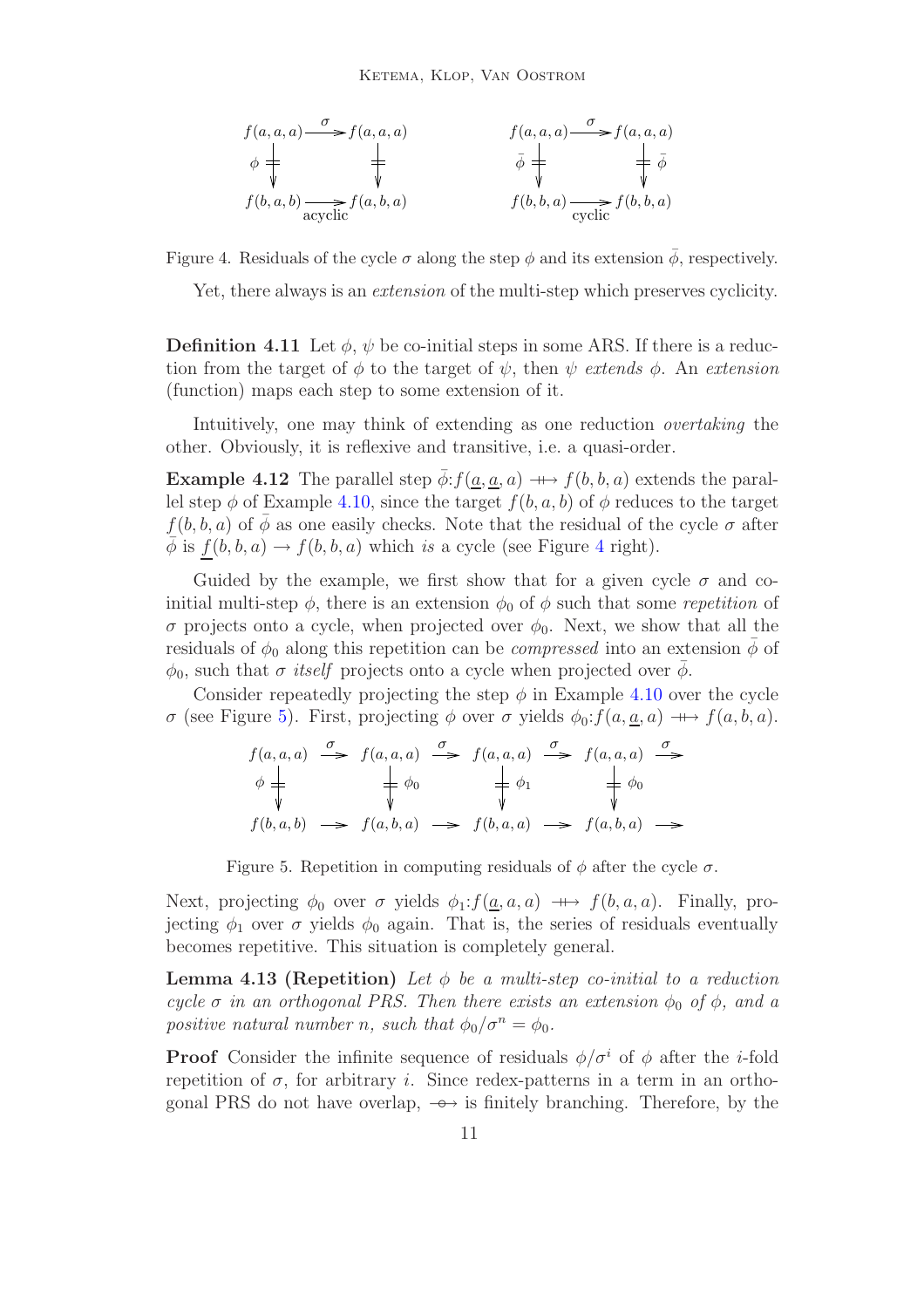Pigeon Hole Principle, the sequence of residuals must be eventually repetitive. Moreover, the target of  $\phi$  reduces to the target of any residual in the sequence, since the target of  $\phi/\sigma^i$  reduces to the target of  $\phi/\sigma^{i+1}$  via reduction  $\sigma/(\phi/\sigma^i)$ . Taking the first residual on the repetition yields the desired extension of  $\phi$ .

The extension of  $\phi$  constructed in the proof of the lemma will be called the repetitive extension of  $\phi$  and denoted by  $\phi_0$ . It is easy to see that in general it may take an arbitrary number of cycles before repetition sets in, and that the repetition itself may also take an arbitrary number of cycles. For instance, taking the residual of the parallel step  $f(a, a, a, a, a, a) \rightarrow$  $f(b, a, a, b, a, a)$  for the rule  $a \rightarrow b$ , after the single-step cycle with respect to the rule  $f(x_1, x_2, x_3, z_1, z_2, z_3) \rightarrow f(x_2, x_3, x_1, a, z_1, z_2)$  takes 3 cycles to become repetitive with a repetition of length 3.

<span id="page-11-1"></span>Remark 4.14 The situation is similar to what happens in arithmetic when dividing two natural numbers: the resulting decimal expansion eventually becomes repetitive, after an initial part of arbitrary length. Figure [6](#page-11-0) illustrates this for dividing 45 by 33, which results, after an initial digit 1, into a repetition of 36. The reason for the decimal expansion being repetitive is indeed the same



Figure 6. Repetition in computing decimal expansion when dividing by 33

<span id="page-11-0"></span>as for residuals: since there are only finitely many distinct numbers modulo 33, the Pigeon Hole Principle yields that eventually a remainder, i.e. residual, reoccurs (in the example 12 reoccurs). Since the algorithm is deterministic, the decimal expansion is repetitive from there on.

**Remark 4.15** The repetitive extension is monotonic in the sense that if  $\sigma$  is a cycle co-initial to both  $\phi$ ,  $\psi$  such that  $\phi \subset \psi$ , i.e. the redexes contracted by  $\phi$  are a subset of those contracted by  $\psi$ , then  $\psi_0$  extends  $\phi_0$ .

Note that for such multi-steps  $\phi$  and  $\psi$ , the length of either their repetitions may exceed that of the other. For instance, let  $\phi$  contract the first a in  $f(a, a, a, a, a)$ , and let  $\psi$  be the parallel step contracting the third a as well, in a TRS with rules  $a \rightarrow b$  and  $f(x_1, x_2, y_1, y_2, y_3) \rightarrow f(x_2, x_1, y_2, y_3, y_1)$ . For the single step cycle  $\sigma$  with respect to the latter rule, we have  $\phi_0 = \phi$  and  $\psi_0 = \psi$ , with respective repetition lengths 2 and 6. However, if we take for  $\psi$ the parallel step contracting the first two as, its repetition has length 1.

As a consequence of the Repetition Lemma, projecting some repetition  $\sigma^n$ of  $\sigma s$  over the repetitive extension  $\phi_0$  of some multi-step  $\phi$ , is a cycle again. But the goal was to find a multi-step  $\phi$  extending  $\phi$  such that projecting  $\sigma$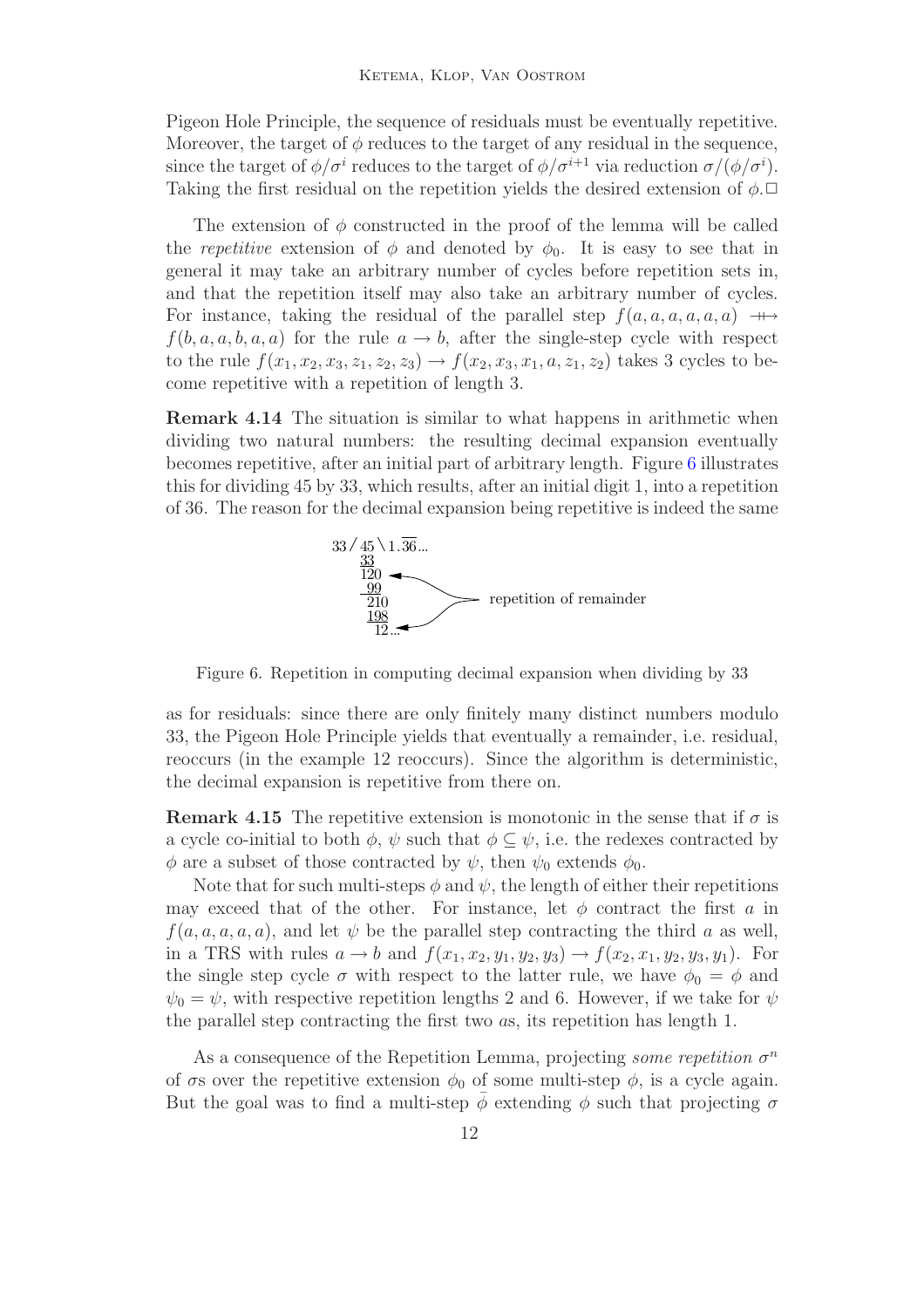*itself* over  $\bar{\phi}$  yields a cycle. To that end we *compress* all residuals of the multi-step  $\phi_0$  occurring along the repetition of  $\sigma$ , into a single multi-step.

To see how compression works, reconsider Figure [5,](#page-10-1) showing a repetition of length two. For the residuals  $\phi_0$  and  $\phi_1$  on the repetition it holds:

$$
\phi_0/\sigma = \phi_1 \qquad \qquad \phi_1/\sigma = \phi_0
$$

Combining these two equalities yields, by distributivity of projection over union  $[14, \text{ Exercise } 8.7.40(iv)]$  $[14, \text{ Exercise } 8.7.40(iv)]$  and commutativity of union:

$$
(\phi_0 \cup \phi_1)/\sigma = (\phi_0/\sigma) \cup (\phi_1/\sigma) = \phi_1 \cup \phi_0 = \phi_0 \cup \phi_1
$$

In other words, the union of the multi-steps on the repetition is its *own* residual after the cycle  $\sigma$ . Since the union  $\bar{\phi} = \bigcup_{0 \leq i \leq 1} \phi_i$  contains  $\phi_0$ , it extends  $\phi_0$ , which in turn extends  $\phi$  by the Repetition Lemma, from which we conclude preservation of cyclicity. This situation is completely general.

**Lemma 4.16 (Compression)** Let  $\phi/\sigma^n = \phi$ , for some step  $\phi$  co-initial to a cycle  $\sigma$  and positive natural number n, and let  $\bar{\phi}$  be its (n-fold) compression defined as  $\bigcup_{0 \leq i < n} \phi_0 / \sigma^i$ . Then  $\bar{\phi}/\sigma = \bar{\phi}$  and  $\bar{\phi}$  extends  $\phi$ .

Proof Using distributivity, we compute

$$
\bar{\phi}/\sigma = (\bigcup_{0 \le i < n} \phi_i)/\sigma = \bigcup_{0 \le i < n} (\phi_i/\sigma) = \bigcup_{0 \le i < n} \phi_{i+1 \mod n} = \bigcup_{0 \le i < n} \phi_i = \bar{\phi}
$$

That  $\bar{\phi}$  extends  $\phi$  follows from  $\bar{\phi} = \bigcup_{0 \leq i < n} \phi / \sigma^i \supseteq \phi / \sigma^0 = \phi$ .

Remark 4.17 Although residuals of parallel steps are parallel steps again, their compression may yield a multi-step which is not parallel, as witnessed by the following example. Consider the term  $t = f(c(c(c(a))), c(c(c(a))))$  in the orthogonal TRS with rules  $a \to c(a)$ ,  $c(x) \to x$ , and  $f(x, y) \to f(y, c(x))$ , The term t allows the cyclic reduction  $\sigma$ :

$$
f(c^1(c^2(\underline{c}^3(a))), c^4(c^5(c^6(a)))) \to f(c^1(c^2(a)), \underline{c}^4(c^5(c^6(a)))) \to f(c^1(c^2(a)), c^5(c^6(\underline{a}))) \to \underline{f}(c^1(c^2(a)), c^5(c^6(c(a)))) \to f(c^5(c^6(c(a))), c(c^1(c^2(a))))
$$

where we have numbered the occurrences of  $c$  in  $t$  to ease tracing each along σ. It is easy to see that the parallel step  $\phi_0$  contracting the set  $\{c^2, c^5\}$  of credexes projects onto the parallel step  $\phi_1$  contracting the set  $\{c^6, c^1\}$ , over one σ-cycle, which projects onto the original  $φ_0$  after another σ-cycle. However, their compression  $\bar{\phi} = \phi_0 \cup \phi_1$  is the multi-step contracting  $\{c^1, c^2, c^5, c^6\}$ , hence is not parallel as  $c^1$  nests  $c^2$  (and  $c^5$  nests  $c^6$ ).

Remark 4.18 Continuing Remark [4.14,](#page-11-1) we note that also compression can be applied to repeating decimals. To see this, consider computing the decimal expansion of  $\frac{6}{7}$ . Clearly, for each pair r, r' of consecutive remainders it holds:

$$
r \cdot 10 = r' \,\mathrm{mod}\, 7
$$

Now consider the 'compression'  $\bar{r} = \prod_{0 \leq i \leq n} r_i$  of all the remainders along the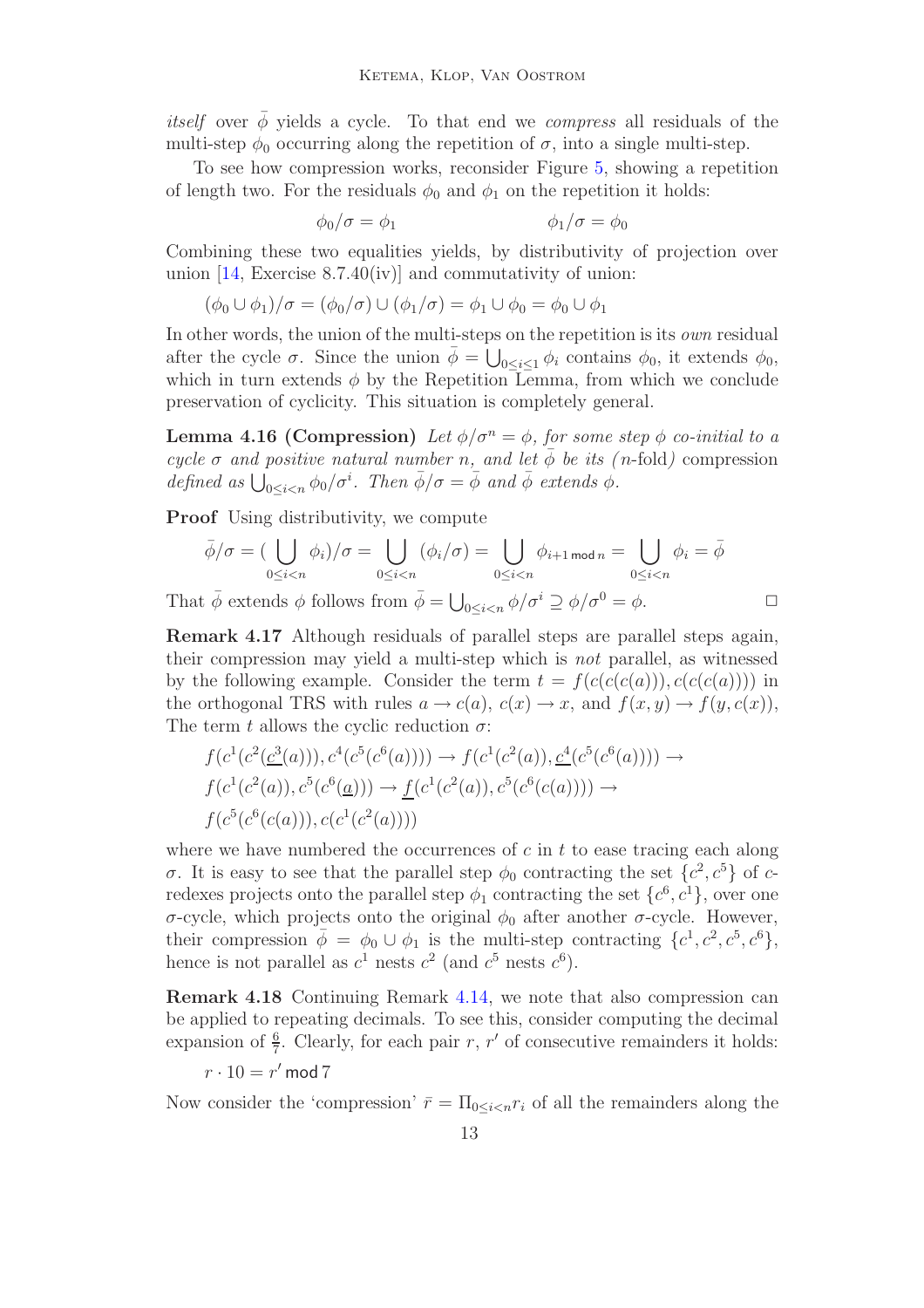repetition. Since multiplication *distributes* over taking the remainder modulo 7, combining the equations for all consecutive pairs of residuals yields:

#### $\bar{r} \cdot 10^n = \bar{r} \mod 7$

From this we may conclude, without actually computing  $\bar{r}$ , that either  $\bar{r} = 0$ or  $10^n = 1$  mod 7, hence that the repetition is either  $\overline{0}$  or has length 6. In case of  $\frac{6}{7}$  the latter possibility holds: It computes to  $0.\overline{857142}$  with remainders  $r_0 = 4, r_1 = 5, r_2 = 1, r_3 = 3, r_4 = 2, \text{ and } r_5 = 6. \text{ Hence } n = 6.$ 

**Lemma 4.19 (Extension)** Let  $\phi$  be a multi-step co-initial to a cycle  $\sigma$ . Then there exists an extension  $\bar{\phi}$  of  $\phi$  such that  $\bar{\phi}/\sigma = \bar{\phi}$ , hence  $\sigma/\bar{\phi}$  is a cycle again.

**Proof** By the Repetition Lemma, there exist an extension  $\phi_0$  of  $\phi$  and a positive natural number *n*, such that  $\phi_0/\sigma^n = \phi_0$ . Defining  $\bar{\phi}$  of  $\phi$  as the n-fold compression of  $\phi$  as in the Compression Lemma, we obtain by it that  $\bar{\phi}$  extends  $\phi_0$  for which it holds  $\bar{\phi}/\sigma = \bar{\phi}$ . Therefore, the other projection  $\sigma/\bar{\phi}$ both starts and ends at the target of  $\bar{\phi}$ , so is a cycle. Since  $\bar{\phi}$  extends  $\phi_0$  which extends  $\phi$ , the result follows by transitivity.  $\Box$ 

The extension  $\bar{\phi}$  of  $\phi$  used in the lemma is be called the *cyclic* extension of  $\phi$ . The cyclic extension of  $\phi$  of Example [4.10](#page-9-1) is shown on the right in Figure [4.](#page-10-0)

Remark 4.20 Also the cyclic extension is monotonic. In fact, for a 'maximal' multi-step  $t^*$  from a term  $t$ , its repetitive and cyclic extensions coincide  $t_0^* = \overline{t}^*$ .

Remark 4.21 Both the Repetition Lemma and the Compression Lemma can be entirely cast into the theory of finitely branching abstract residual systems [\[14,](#page-19-3) Sec. 8.7] for which union distributes over residuation. For instance, both lemmas hold for 'parallel moves' in the  $\lambda\beta$ -calculus.

#### 4.4 Alternative proof of  $WHN \Rightarrow AC$

Using the above results, an alternative proof of Theorem [2.6,](#page-3-1) i.e. of the fact that weakly head normalising orthogonal TRSs are acyclic, can be given.

For a proof by contradiction, assume there would exist a non-empty parallel cycle. Select among the parallel cycles of minimal length a head parallel cycle consisting of a head step  $\psi$  followed by a (possible empty) sequence  $\tau$  of parallel steps. For any multi-step  $\phi$  co-initial to  $\psi$ , the Extension Lemma yields an extension  $\phi$  of  $\phi$  such that  $\phi = (\psi \cdot \tau)$  and  $(\psi \cdot \tau)/\phi$  is a parallel cycle again. We claim that it is in fact a head parallel cycle of the same length as  $\psi \cdot \tau$ . By repeated use of the claim we then reach the desired contradiction, since then also the target s of a reduction from  $t$  to head normal form, which exists by assumption, could be reduced further to a head redex, as shown in Figure [7.](#page-14-0)

To prove the claim note that by  $\bar{\phi} = (\psi \cdot \tau)$  and the Non-Head Lemma,  $(\psi \cdot \tau)/\phi$  is a non-empty parallel cycle. By the minimality assumption the cycle has the same length as  $\psi \cdot \tau$ . In particular, the residual of  $\psi$  which is the first step on the cycle is non-empty, hence a head step by the Head Lemma.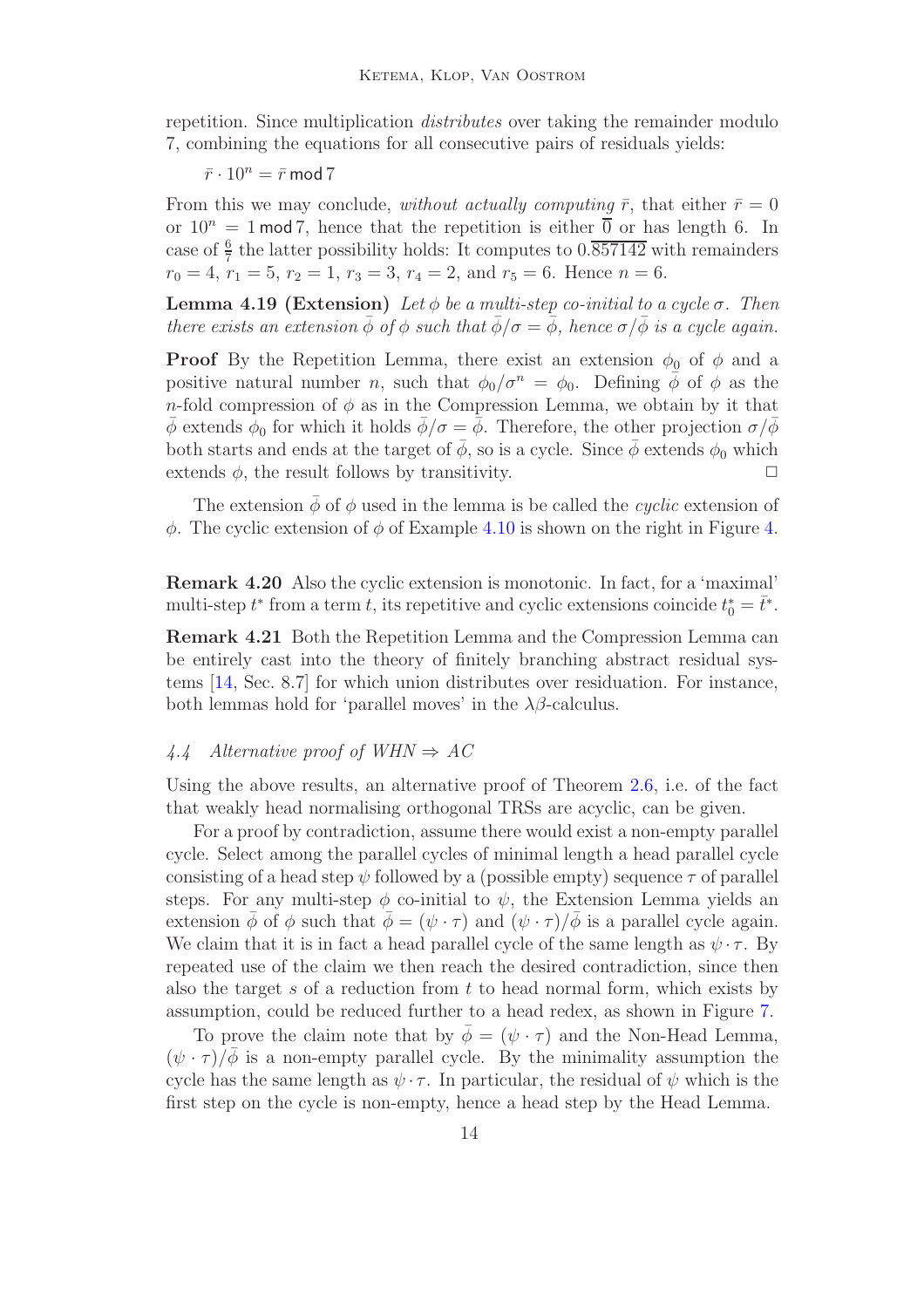

Figure 7. Projecting head parallel cycles inductively along extension

## <span id="page-14-0"></span>5 Acyclicity for  $\lambda$ -calculi

We consider acyclicity for various  $\lambda$ -calculi (with explicit substitutions).

**Theorem 5.1** For sub-calculi of the  $\lambda\beta$ -calculus,  $W(H)N \Rightarrow AC$ .

**Proof** These are just Examples [2.13](#page-5-2) and [3.4.](#page-6-2)  $\Box$ 

**Theorem 5.2** For sub-calculi of the  $\lambda\beta\eta$ -calculus,  $WN \Rightarrow AC$ .

Proof It suffices to prove the Head Normalisation Theorem, i.e. that head strategies are hyper-normalising for  $\lambda \beta \eta$ -calculus. To that end, let t be a term which has a normal form. By  $\eta$ -postponement [\[3\]](#page-19-1), we may assume the reduction  $\sigma$  to normal form is of shape  $\sigma_{\beta} \cdot \sigma_{\eta}$ , for some  $\beta$ -reduction  $\sigma_{\beta}: t \to s$ and  $\eta$ -reduction  $\sigma_n$ : $s \to u$ . W.l.o.g. we may assume that s is in  $\beta$ -normal form.

We show that projecting such a reduction over a hyper-head reduction  $\tau$ eventually results in an empty reduction. Thereto, we measure  $\sigma$  by first the number of  $\eta$ -redexes contracted in  $\sigma_{\eta}$  and second the  $\mu$ -measure [\[12\]](#page-19-5) of  $\sigma_{\beta}$ . We distinguish cases on whether the (first) step  $\phi: t \to t'$  of  $\tau$  projected over (use the weakly orthogonal projection of [\[12](#page-19-5)[,14\]](#page-19-3)) has a residual after  $\sigma_{\beta}$  or not.

In case it does,  $\phi$  must be an  $\eta$ -step since  $\sigma_\beta$  was assumed to end in  $\beta$ normal form, and  $\phi$  must be eliminated by  $\sigma_{\eta}$  since the latter was assumed to end in  $\eta$ -normal form. Thus the residual of  $\sigma_n$  contracts one  $\eta$ -redex less.

In case it does not,  $\phi$  must have been eliminated by  $\sigma_{\beta}$ . But then the  $\mu$ -measure of the projection of  $\sigma_{\beta}$  has been decreased (in case of overlap) or is unchanged (in case all residuals of  $\phi$  have been erased).

Noting that a head step can not be erased we conclude.  $\Box$ 

Remark 5.3 We do not know whether the assumption of the theorem can be weakened from WN to WHN. One problem is that the leftmost outermost strategy need not be head normalising, as witnessed by the term  $t = \lambda x \cdot z(ss)x$ with  $s = \lambda y.Kyxy$ . The leftmost outermost strategy reduces this term to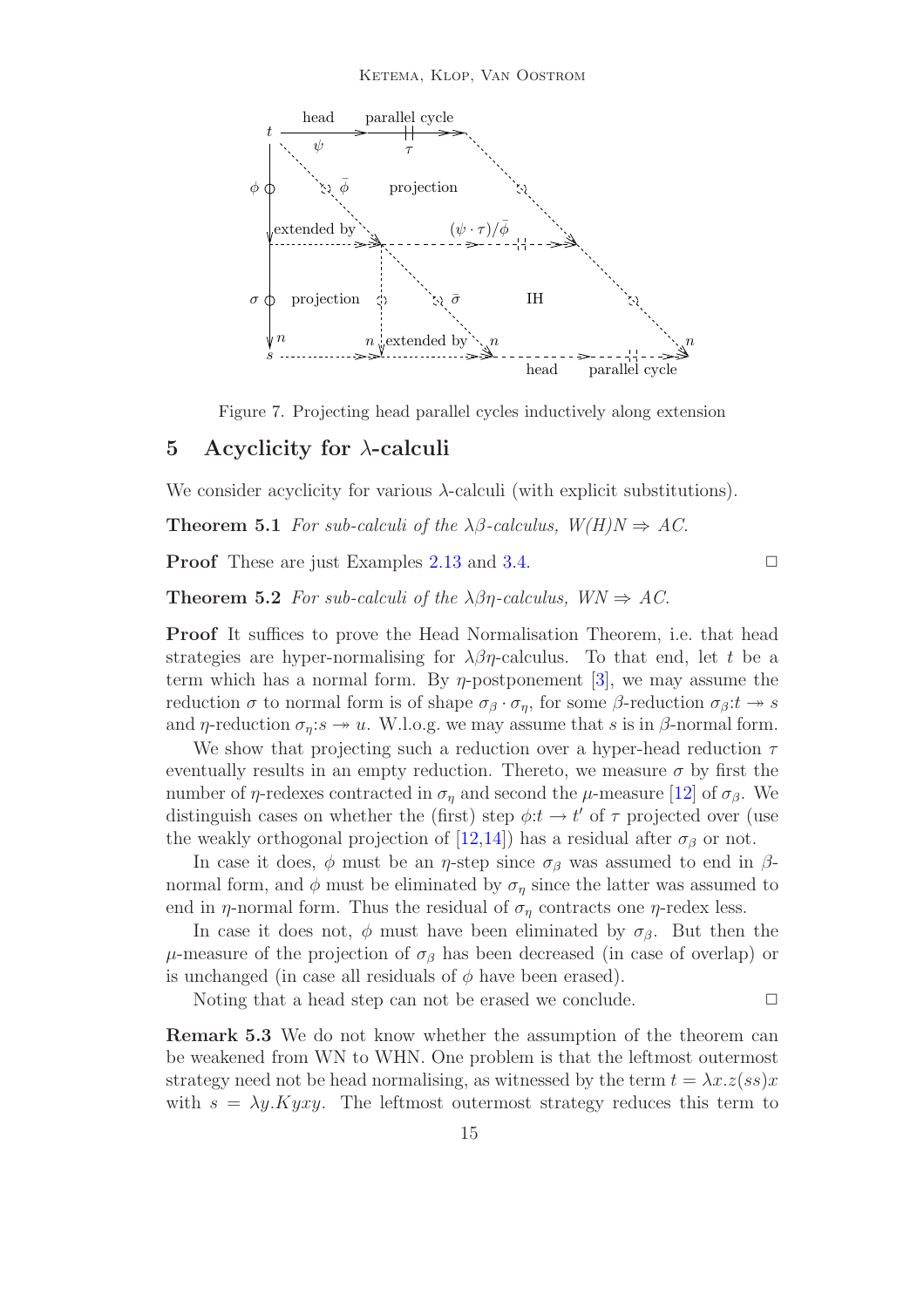itself, whereas the head normal form  $z\Omega$  can be reached by first contracting the K-redexes.

Next, we turn our attention to the two  $\lambda\beta$ -calculi with explicit substitutions  $\lambda x^-$  and  $\lambda \sigma$ . The proof of acyclicity is by reduction to acyclicity of the associated weakly head normalising  $\lambda\beta$ -calculus.

$$
(\lambda x.M)N \rightarrow_{\text{Beta}} M[x:=N]
$$
  
\n
$$
(M_1M_2)[x:=N] \rightarrow \text{A} M_1[x:=N]M_2[x:=N]
$$
  
\n
$$
(\lambda x.M)[y:=N] \rightarrow \text{A} x.M[y:=N]
$$
  
\n
$$
x[x:=N] \rightarrow \text{A} N
$$
  
\n
$$
y[x:=N] \rightarrow \text{A} y
$$

First, we consider the  $\lambda x^-$ -calculus [\[4\]](#page-19-8), which is the  $\lambda \beta$ -calculus extended with an explicit substitution operator  $| := |$  with rules as displayed, for  $x \neq y$ .

<span id="page-15-0"></span>**Theorem 5.4** If  $\lambda x^-$  is weakly head normalising, then it is acyclic.

Proof It suffices to adapt the Head Normalisation Theorem, proving that head reductions are hyper head normalising in  $\lambda x^{-}$ . For a proof by contradiction, assume that t allows both for a reduction  $\sigma$  containing infinitely many head steps as well as a reduction  $\tau$  to head normal form s. We claim that we may assume that  $\sigma$  contains infinitely many Beta-steps which project onto head- $\beta$ -steps. The result follows, since then in the  $\lambda\beta$ -calculus, the projection  $\sigma\downarrow_{\mathbf{x}}$  is a reduction containing infinitely many head- $\beta$ -steps, and the projection  $\tau \downarrow$ <sub>x</sub> is a reduction to the head normal form s, since  $\lambda$ x<sup>-</sup>-head normal forms are  $\lambda\beta$ -normal forms. This is impossible by (the proof of) Theorem [3.3.](#page-6-3)

We prove the claim in four proof steps.

First, since  $\lambda x^{-}$  is a left-linear second-order PRS the standardisation theorem holds for it [\[12\]](#page-19-5). That is, any reduction can be transformed into a reduction which is standard in the sense that a redex-pattern contracted in any of its steps overlaps the redex-pattern of the first step (if any) after and outside or to the left of it. Since  $\lambda x^-$  is left-normal, the standard reduction can be obtained by repeatedly permuting so-called anti-standard pairs, i.e. two consecutive steps such that the redex-pattern contracted by the latter is entirely above, or to the left of the former [\[9\]](#page-19-9). Hence, standardising  $\sigma$  yields a standard reduction still containing infinitely many head steps. Therefore, we may assume without loss of generality that  $\sigma$  is standard.

Second, all Beta-steps of  $\sigma$  must be on the spine. This holds true, since by standard-ness the position of a contracted redex-pattern  $\phi$  must overlap the redex-pattern of the first redex-pattern  $\psi$  contracted outside it in  $\sigma$ . Such a step  $\psi$  always exists since  $\sigma$  contains infinitely many head steps. From the form of the left-hand sides of the  $\lambda x^-$ -rules, we have that if  $\psi$  is on the spine, then  $\phi$  must be so as well. Since head steps are on the spine, all are.

Third, there must always eventually be a Beta-step in  $\sigma$ . This holds by SN of the explicit substitution rules of  $\lambda x^{-}$ , and infiniteness of  $\sigma$ .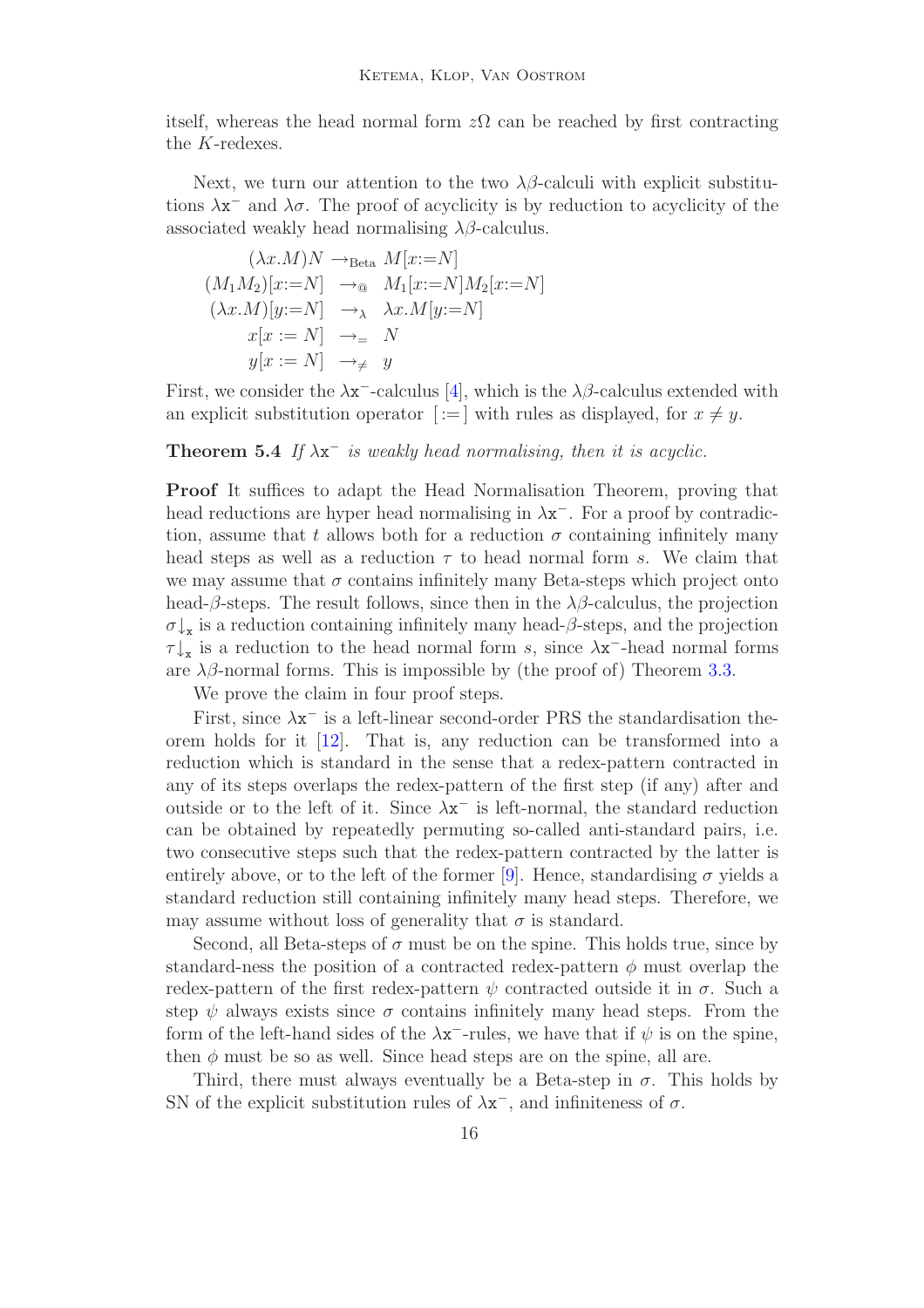Finally, assuming a Beta-step  $\phi$  on the spine in  $\sigma$ , consider a non-substitution symbol above it (not necessarily properly so), hence on the spine, which is closest to the head. Note that by the form of the rewrite rules the symbol has a unique residual, until contracted as part of a Beta-redex, which is then closest to the head and on the spine again. Moreover, after a head step the residual is closer to the head. Hence, eventually it must be contracted.  $\Box$ 

As for ordinary  $\lambda$ -calculi, this result in itself is not interesting as the  $\lambda x^{-}$ calculus is not weakly head normalising; it is interesting only for sub-calculi. Let  $\mathcal X$  be a sub-calculus of  $\lambda x^-$  in the sense that it is closed under reductions and taking sub-terms. In order to be able to reduce acyclicity of  $\mathcal X$  to that of a  $\lambda\beta$ -calculus, we define the sub-ARS of the  $\lambda\beta$ -calculus *induced* by  $\mathcal X$  as  $\rightarrow$ <sub>β</sub> restricted to terms in  $\mathcal{X}$ , and verify that W(H)N is preserved.

**Proposition 5.5** For the sub-ARS of  $\rightarrow$ <sub>β</sub> induced by X it holds:

- it is a sub-calculus of  $\rightarrow$ <sub>β</sub>, and
- it is weakly (head) normalising, if  $\rightarrow_{\lambda x}$  is so on X.

Hence, Theorem [5.4](#page-15-0) extends to sub-calculi of  $\lambda x^{-}$ .

#### Proof

- Note that any  $\beta$ -step on  $\lambda$ -terms may be simulated by a number of  $\lambda x^{-}$ -steps [\[8,](#page-19-10) Lem. 5(3)]. Thus, closure under taking sub-terms and under  $\beta$ reduction, follow from the corresponding properties of  $\mathcal{X}$ .
- Let t be a  $\lambda$ -term. By assumption, it can be reduced to some (head) normal t'. Define  $s = t' \downarrow_{\mathbf{x}}$ , that is, s is the substitution normal form [\[8,](#page-19-10) Lem. 5(1)] of t'. By [\[8,](#page-19-10) Lem. 5(1,2)], s is a  $\lambda$ -term which is reachable by  $\beta$ -steps from t. Refining the observation of the first item to: a (head)  $\beta$ -step from a  $\lambda$ -term gives rise to a (head) Beta-step from it, we conclude that t is  $\beta$ -reducible to a (head) normal form, since s being a  $\lambda x^-$ -reduct of a (head) normal form, s itself is one too.

 $\Box$ 

Finally, we consider the calculus of explicit substitutions  $\lambda \sigma$  [\[1\]](#page-19-11).

**Theorem 5.6** Weakly (head) normalising sub-calculi of  $\lambda \sigma$  are acyclic.

Proof This follows from [\[11,](#page-19-12) Thm. 3].

Here we present a direct proof that head strategies are hyper head normalising for  $\lambda \sigma$ , by adapting the earlier proof for  $\lambda x^-$  above, only indicating the essential properties used in its four proof steps.

First, standardisation holds for  $\lambda \sigma$  as it is a left-linear left-normal TRS (see Figure [8\)](#page-17-0), so we may assume reductions containing infinitely many head steps to be standard.

Second, all the Beta-steps must be on the spine. This follows by proving the stronger property that all sub-terms above a Beta-redex-pattern (in particular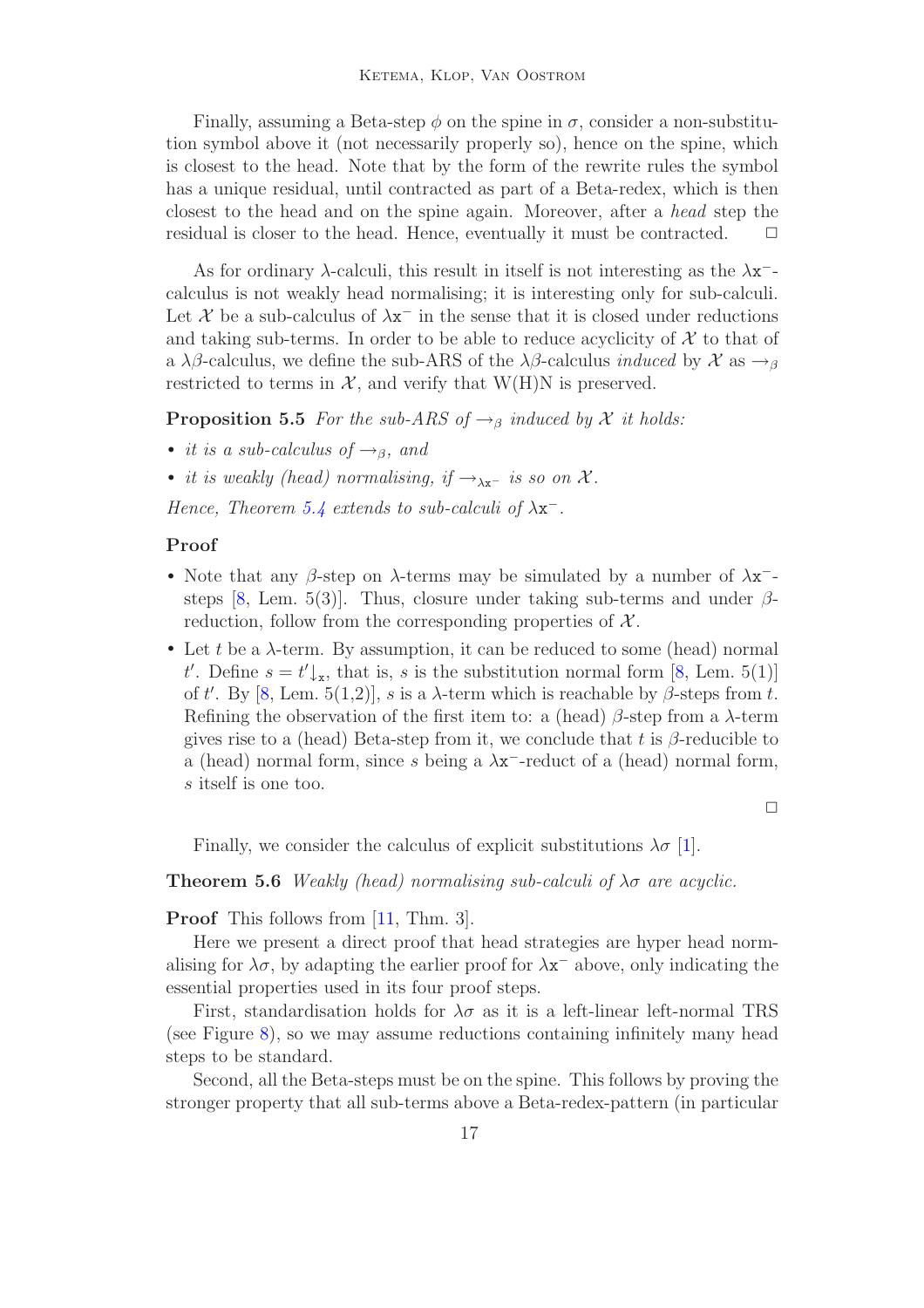

Figure 8. Left-hand sides of  $\lambda \sigma$ -rules, with Substitutions dashed/in blue

<span id="page-17-0"></span>the term itself), must in fact have type *Expression*, which holds by standardness since a Beta-redex has type Expression, terms of type Expression only overlap terms having that type again, and if a sub-term on the spine is overlapped by a sub-term of type *Expression*, then the latter is on the spine again (see Figure [8\)](#page-17-0).

Third, the explicit substitution calculus  $\sigma$  of  $\lambda \sigma$  is strongly normalising.

Checking the fourth step proceeds as for  $\lambda x^{-}$ , verifying that an outermost application symbol on the spine is preserved by all steps until contracted by a Beta-redex, and we conclude.  $\Box$ 

One way of construing these results is as an explanation for the fact that the counter-examples to preservation of strong normalisation for typed  $\lambda$ -calculi with explicit substitution, as found in the literature starting from the seminal paper [\[10\]](#page-19-13), display acyclic behaviour and hence unbounded growth; it couldn't have been otherwise! More precisely, we have:

#### Corollary 5.7 Typed  $\lambda \sigma$  is acyclic.

**Proof** Let t be a typed  $\lambda \sigma$ -term and consider its family [\[3\]](#page-19-1), i.e. the set all terms reachable from it w.r.t. the union of the reduction and the sub-term relations,  $6$  which is a sub-calculus. Any term s in this sub-calculus is seen to be weakly head normalising as follows.

First reduce s to substitution normal form. This yields a term consisting of a (possibly empty) context of sub-terms of type Substitution having arguments of type *Expression* which are (translations of) typed  $\lambda\beta$ -terms. Since typed  $\lambda\beta$ -calculus is SN, these arguments can be reduced to normal form in the  $\lambda\sigma$ calculus, by simulating the reduction to normal form in the  $\lambda\beta$ -calculus. This yields a term in  $\lambda \sigma$ -normal form.

Therefore, by the previous theorem, t is acyclic.  $\Box$ 

It is not immediately clear how to generalise this to the untyped case. In particular, starting from some untyped  $\lambda\beta$ -term t which is strongly normal-

<span id="page-17-1"></span><sup>6</sup> Since 'sub-term steps' can be postponed, the same notion is obtained by considering only sub-terms of reachable terms.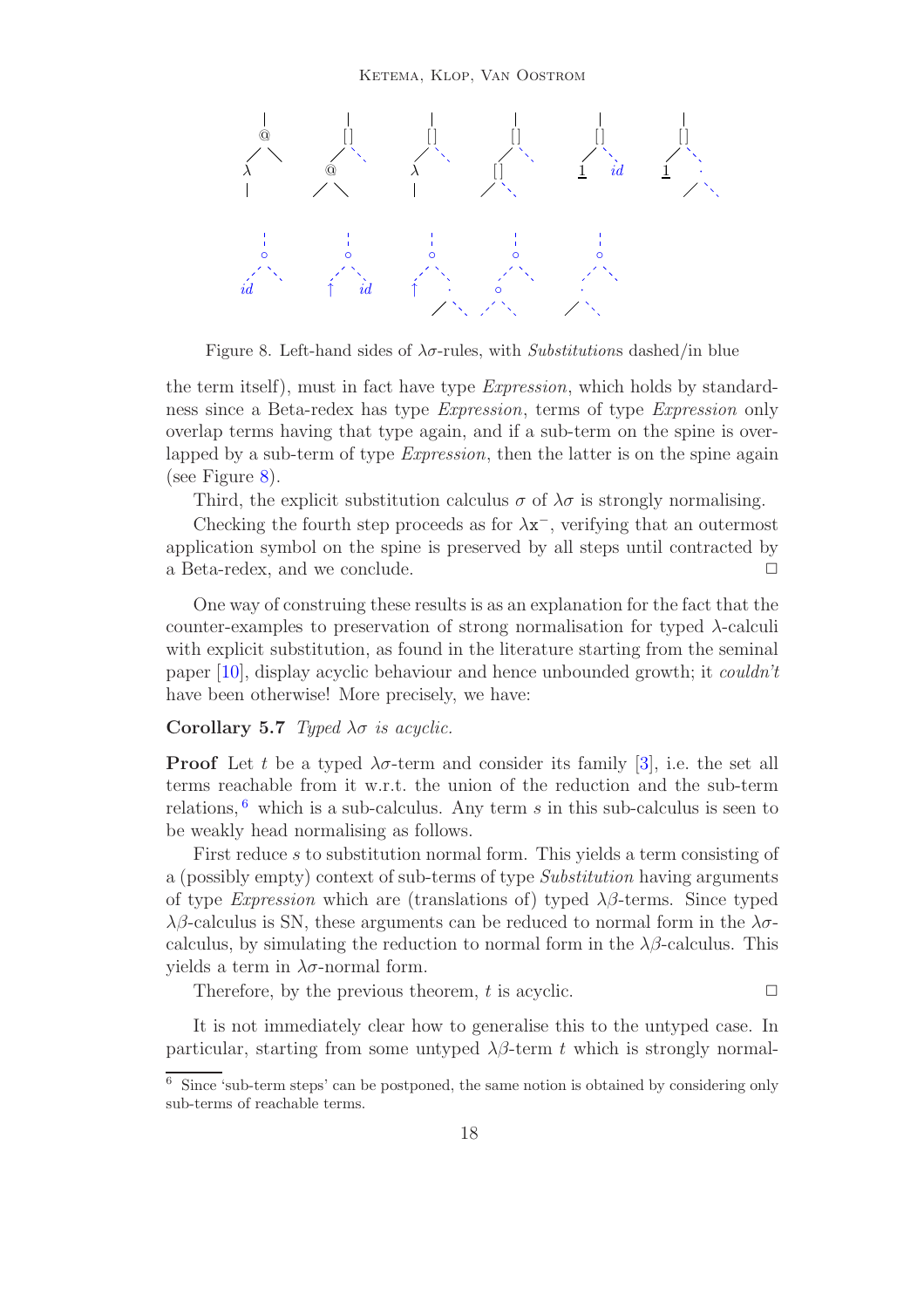ising, is its associated  $\lambda \sigma$ -term acyclic? The point is that it is not clear why its family should be weakly head normalising: following the procedure in the proof, the arguments in substitution normal form might be  $\lambda\beta$ -terms which are *not* in the  $\lambda\beta$ -family of t!

Vice versa, the  $\lambda$ -calculi with explicit substitutions can be construed as counter-examples of sorts to the Barendregt–Geuvers–Klop Conjecture [1.1.](#page-1-1) As their failure to be strongly normalising, in the typed case, can be attributed to their ability to express and manipulate 'composition of substitution', it would be interesting to formulate this ability abstractly and prove that ordinary typed  $\lambda\beta$ -calculi are lacking it.

## 6 Conclusions

We have generalised our earlier result,  $WN \Rightarrow AC$  for orthogonal TRSs, into several directions. The generalisations to rewriting systems which still have a nice theory of permutation, were relatively straightforward, consisting in generalising the Head Normalisation Theorem to these cases. In contrast, the generalisations to rewriting systems which do not have a nice theory of permutation, in particular to weakly orthogonal and to non-fully-extended rewriting systems, and to the  $\lambda$ -calculi with explicit substitutions  $\lambda x^{-}$  and  $\lambda \sigma$ , required substantial effort. The reason is that generalising the Head Normalisation Theorem is not straightforward for  $\lambda$ -calculi with explicit substitutions, and even fails for weakly orthogonal and non-fully extended rewriting systems. To overcome these problems, we have introduced several new notions and techniques, the main ones of which were:

- the full-extension of a non-fully-extended PRS,
- a theory of projections of cycles, and
- reduction of AC from λ-calculi with, to calculi without explicit substitution.

This paper is but a small step towards a theory of cyclic reductions. The latter and, more generally, the theory of non-terminating reductions remain largely unexplored. Apart from the Barendregt–Geuvers–Klop Conjecture [1.1,](#page-1-1) we have left several concrete problems open, which we leave as conjectures:

- WHN  $\Rightarrow$  AC, for weakly orthogonal PRSs.
- Head strategies are hyper-head-normalising for the  $\lambda\beta\eta$ -calculus.
- The image in an explicit substitution calculus  $\lambda$ ? of the  $\lambda\beta$ -family of a  $\lambda\beta$ term, is the same as the restriction of its  $\lambda$ ?-family to images of  $\lambda\beta$ -terms.

#### Acknowledgments

The third author would like to thank the members of the Computing Science Department (InCo) of the Universidad de la Republica, Montevideo, Uruguay, and Alejandro Rios for their hospitality while on sabbatical leave.